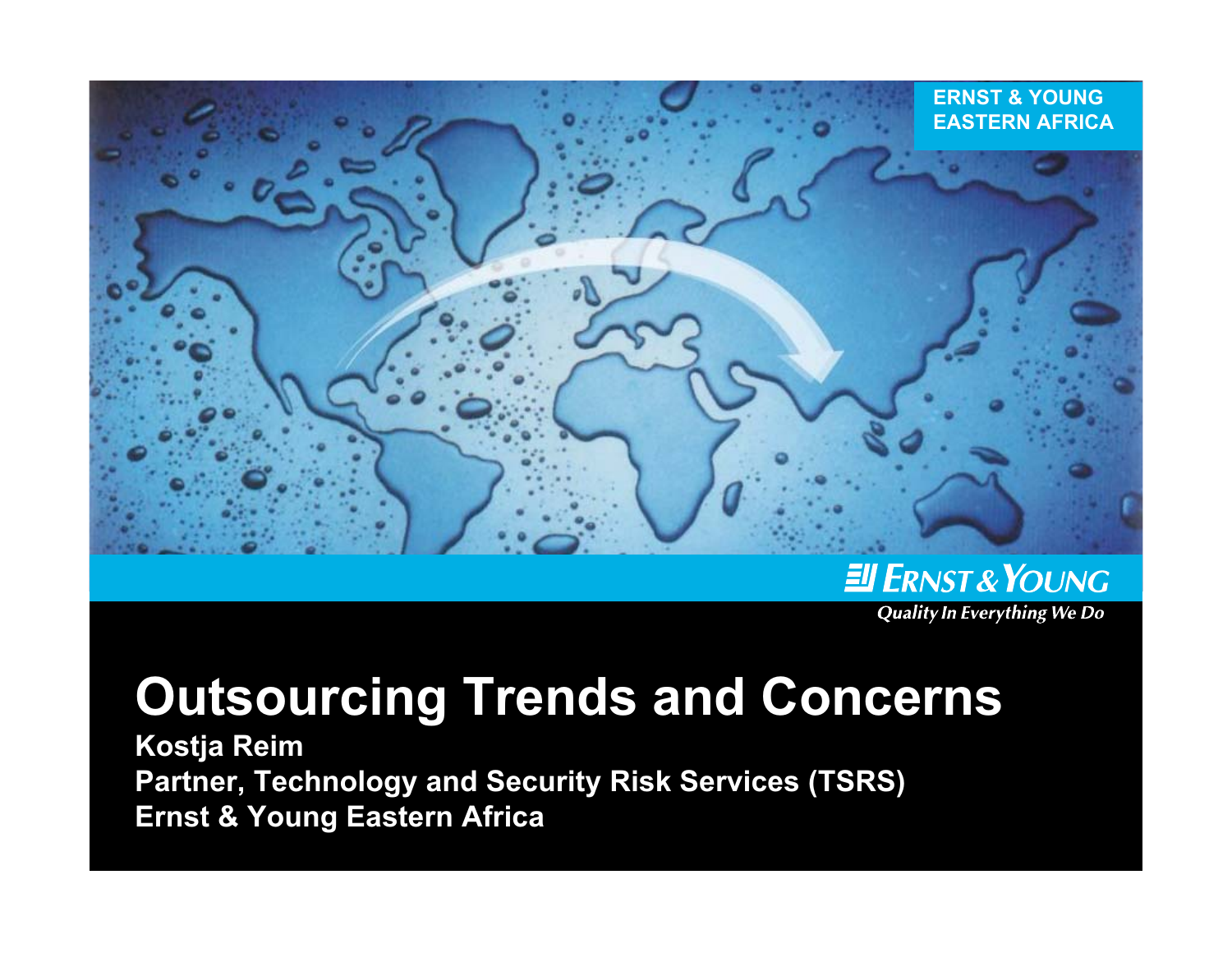#### **Outsourcing Trends and Concerns**

## **Agenda for Today**

- Quick Definitions
- •Business rationale for outsourcing and important considerations
- •Outsourcing risks, concerns and controls
- •Emerging Trends
- Ernst & Young's Outsourcing Service Offerings
- Some useful Appendices

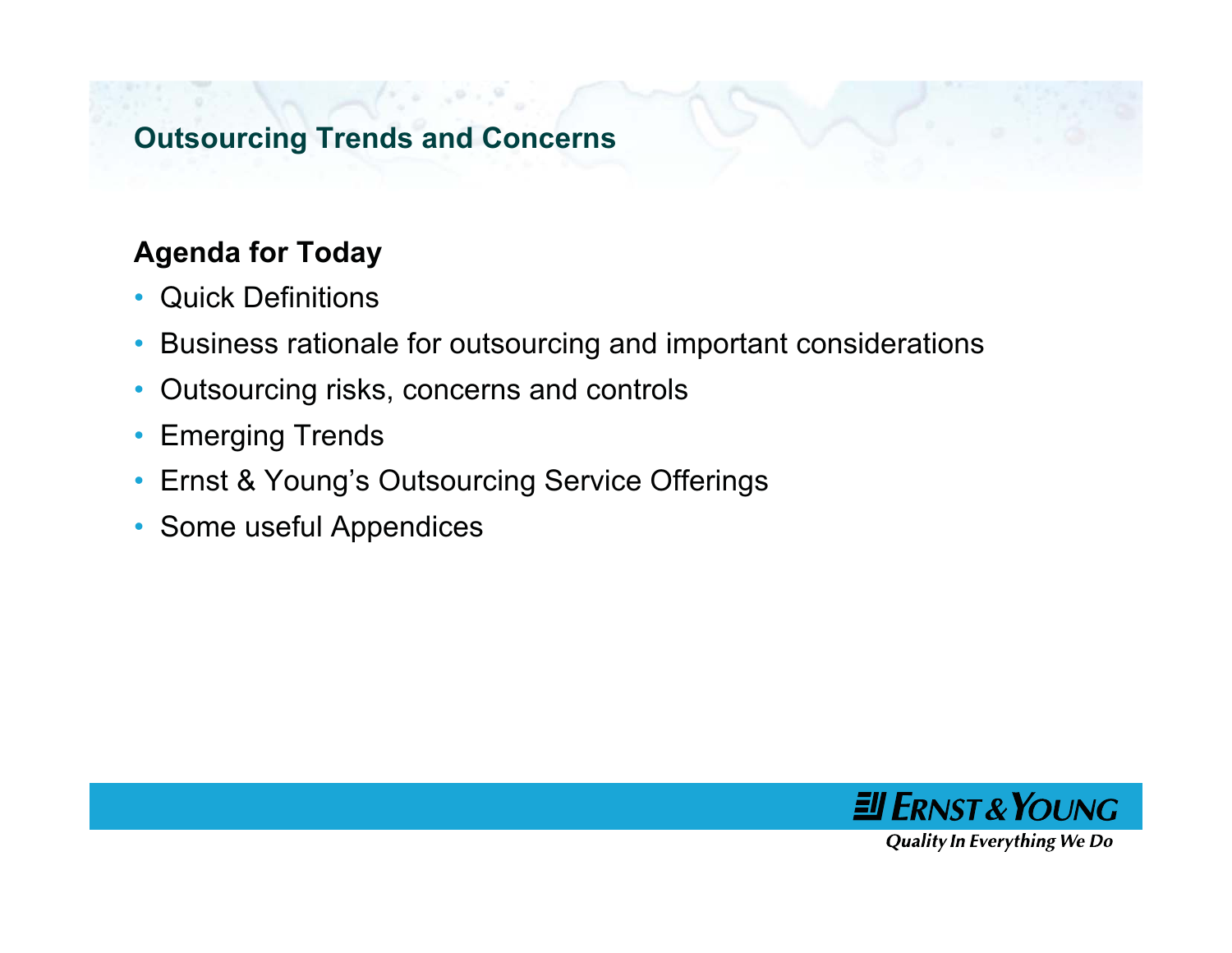## **Quick Definitions**

#### •**Outsourcing**

refers to work contracted to an outside firm; offshoring is the shift of work abroad

#### •**Nearshoring**

- Nearshore outsourcing or 'nearshoring' is outsourcing within nearby territory, accessible by short travel, or telephone in the same or neighboring time zone.
- •Worth \$130 billion globally
- • Examples:
	- **Backup and disaster recovery**
	- **Security monitoring**
	- **System development**
	- **Application Service Provision:** renting applications and related services over the Internet. Examples include email, payroll processing and ERP applications **e.g. www.salesforce.com**
	- **Business Process Outsourcing (BPO)** outsourcing of back office and front office functions typically performed by white collar and clerical workers.
	- **Customer Products Retail and Distribution (CPRD)**

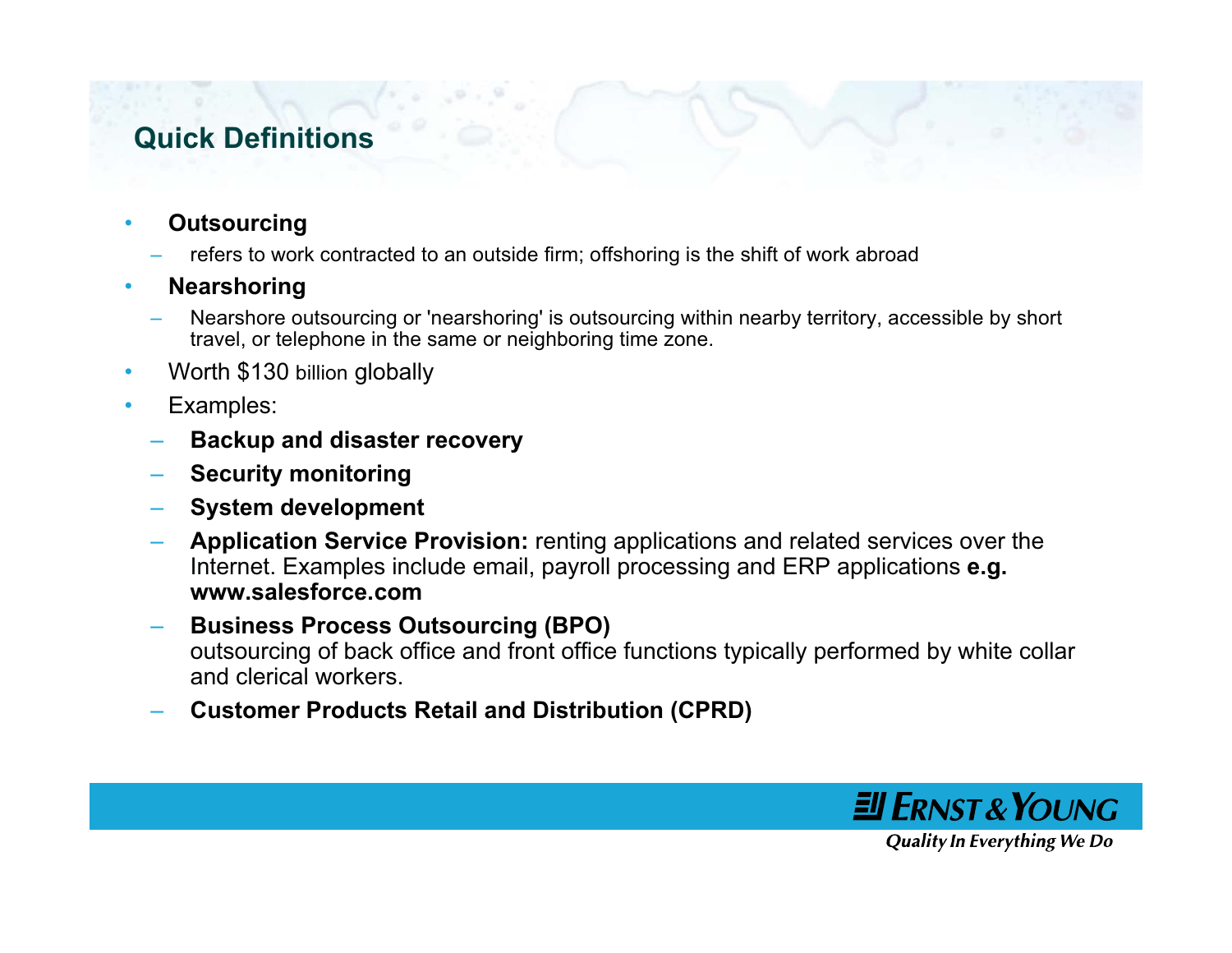#### **Trends in Outsourcing**



Traditional areas of outsourcing

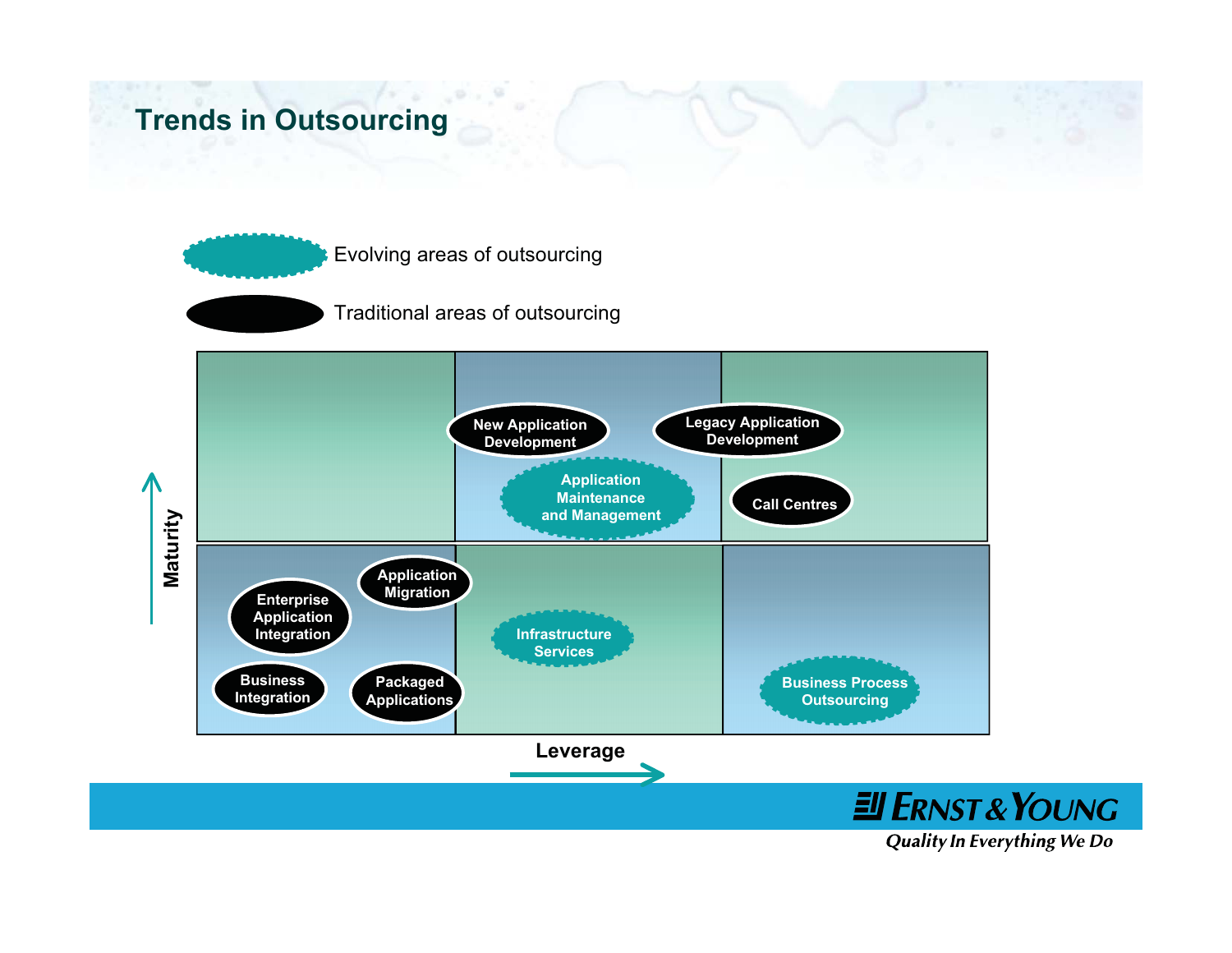## **Why Work with Third Parties?**



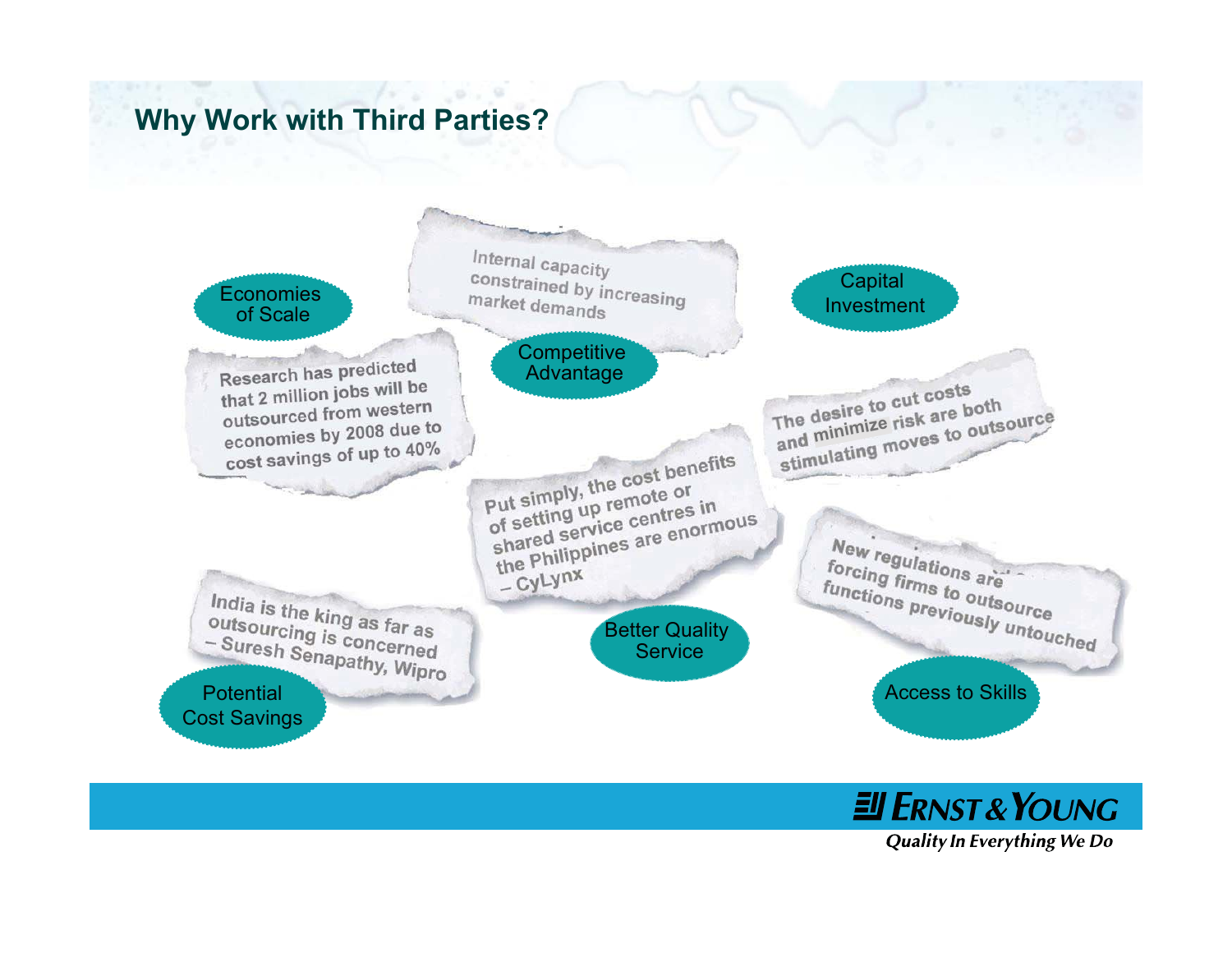

#### ENST& YOUNG **Quality In Everything We Do**

# **What are the risks faced by outsourcers (and their clients)?**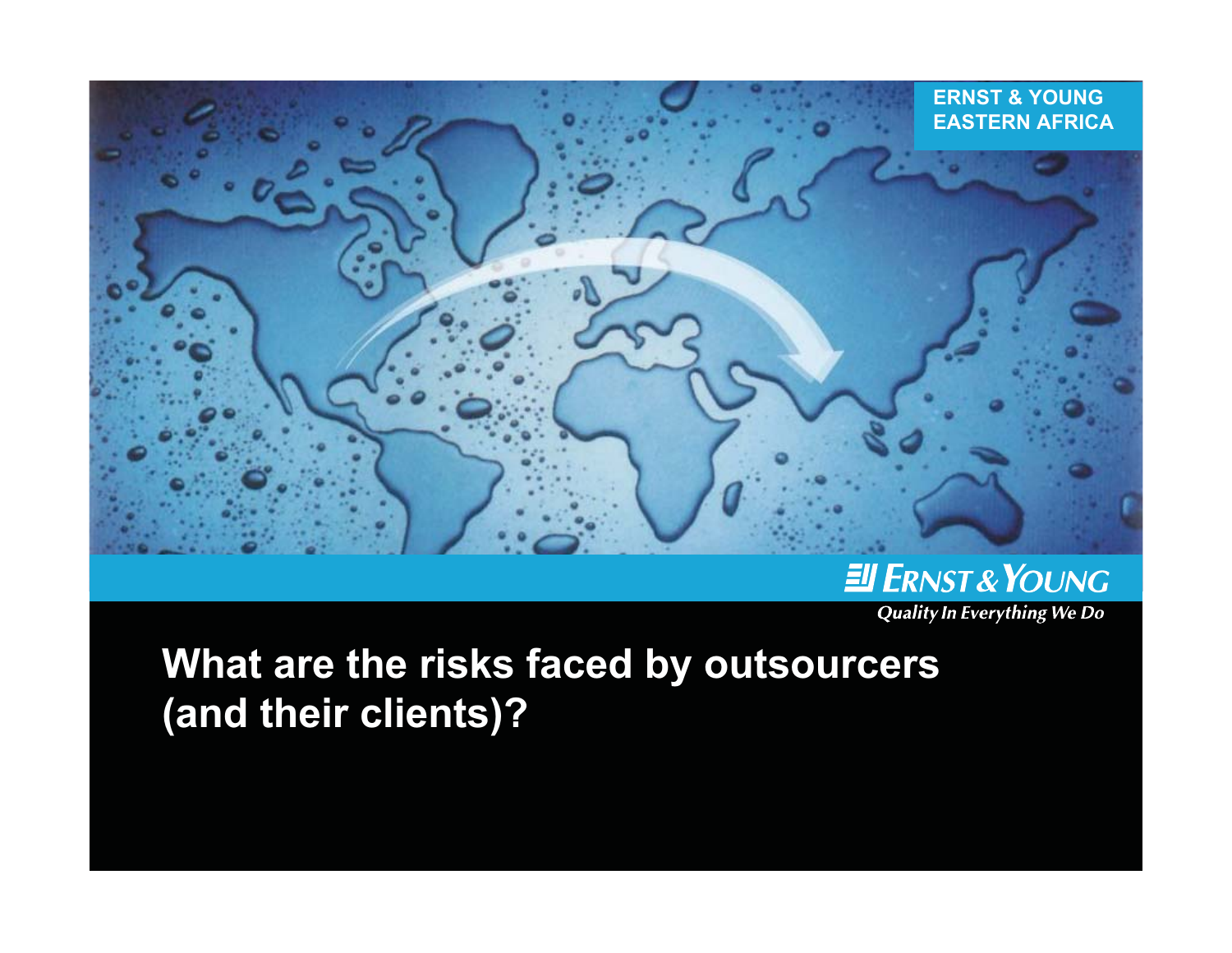#### **What are some of the key risk areas impacting outsourcers and their clients?**



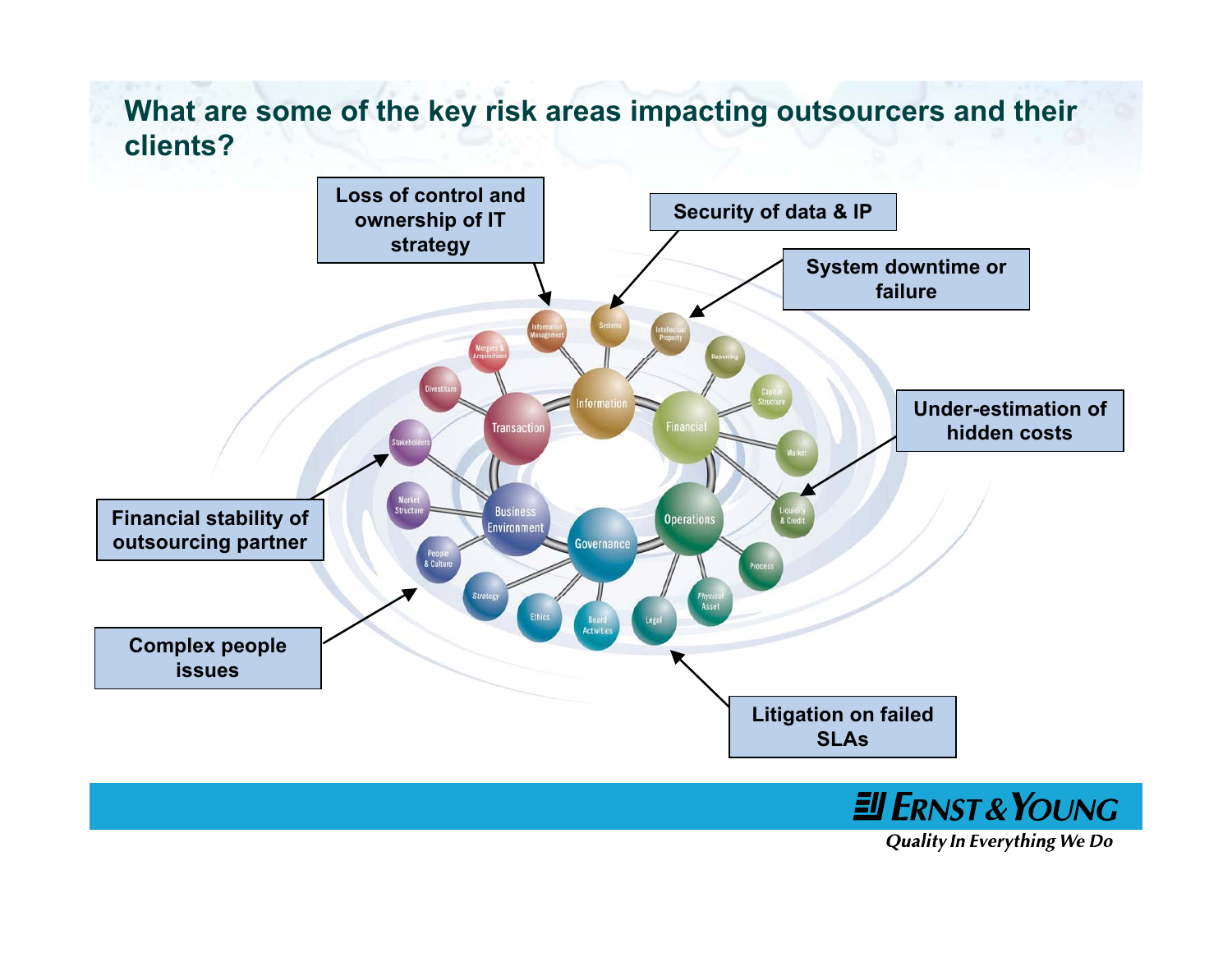



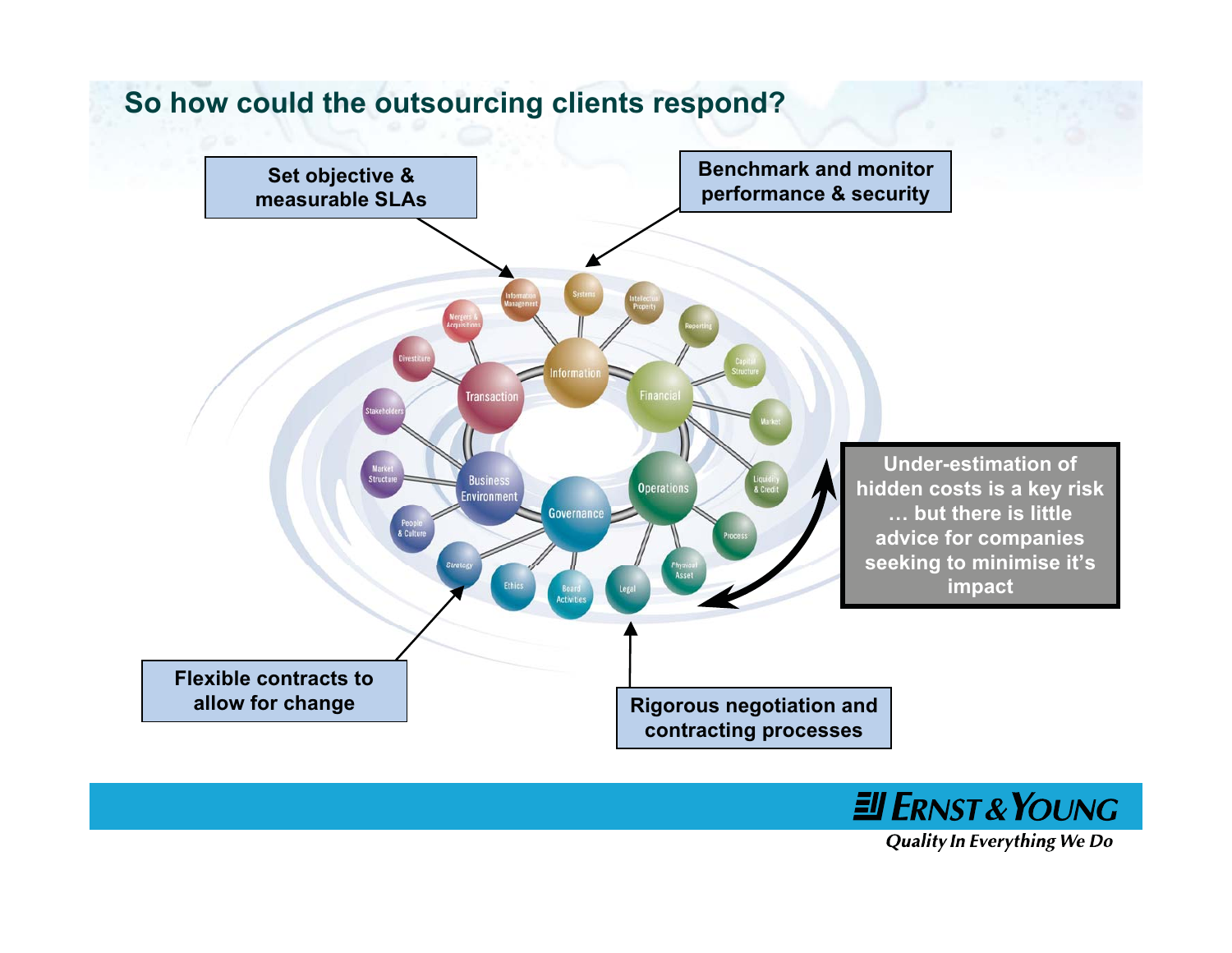

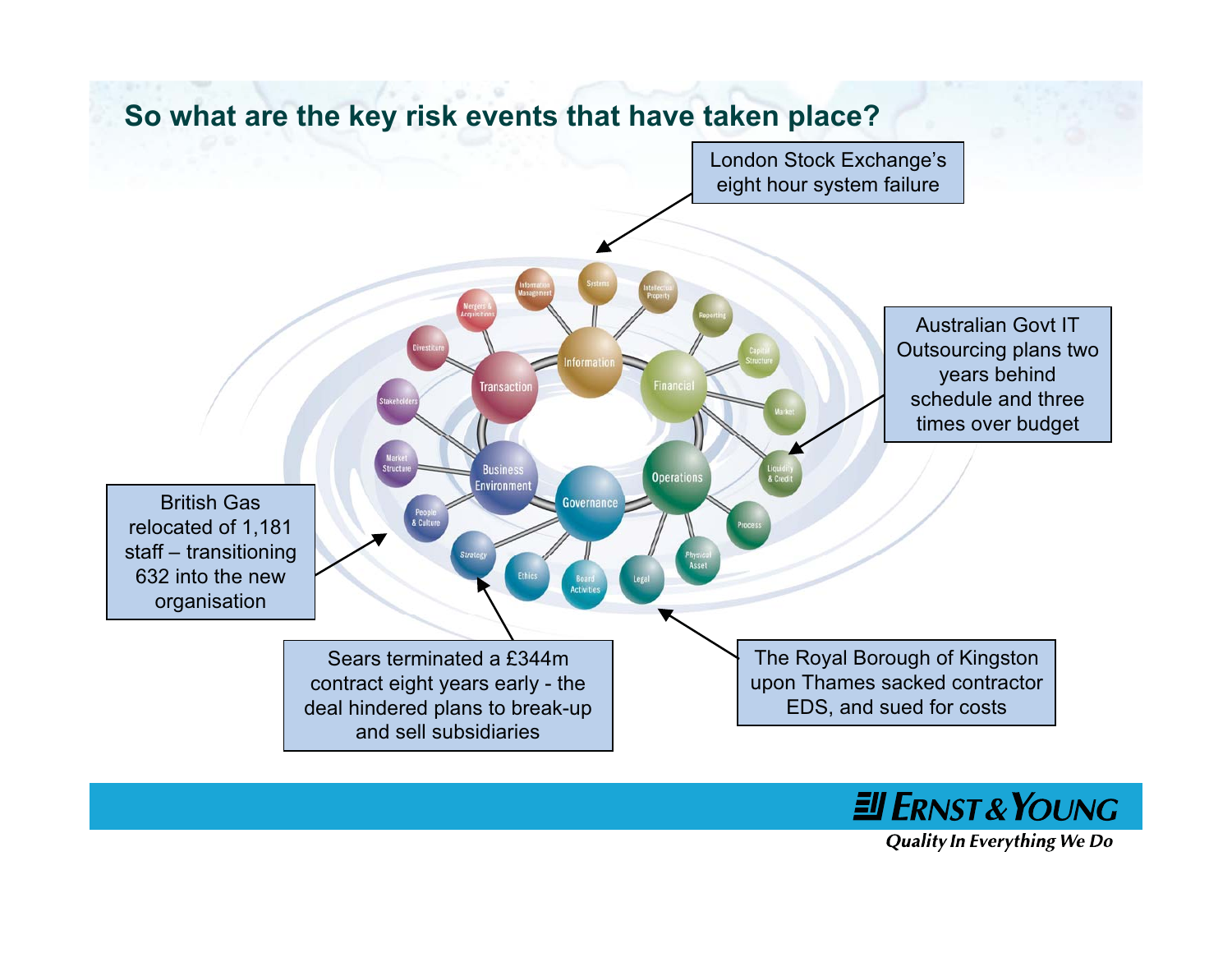## **What are the Security Risks?**

• Outsourcers must consider the risks and threats faced by any other organisation, particularly around their system security

• The EY security survey shows that 75% of organisations experienced unexpected unavailability of critical business systems.

 $\cdot$  26% of respondents to the EY security survey attributed 3<sup>rd</sup> party suppliers as the cause of critical business failure.

• Can outsourcers assure their clients that sufficient security and controls exist to minimise the risk to their organisations?

• Does the security of their network expose their clients to excessive risk?

• Malicious damage from internal sources is increasingly problematic, particularly in the current economic climate as more employees are feeling insecure and dissatisfied – are there adequate logical access controls, segregation of duties and management of system change?

• Only 40% of organisations are confident that they would detect a systems attack.

• The range and complexity of viruses have increased dramatically, the risk to critical IT systems is becoming a key business concern.

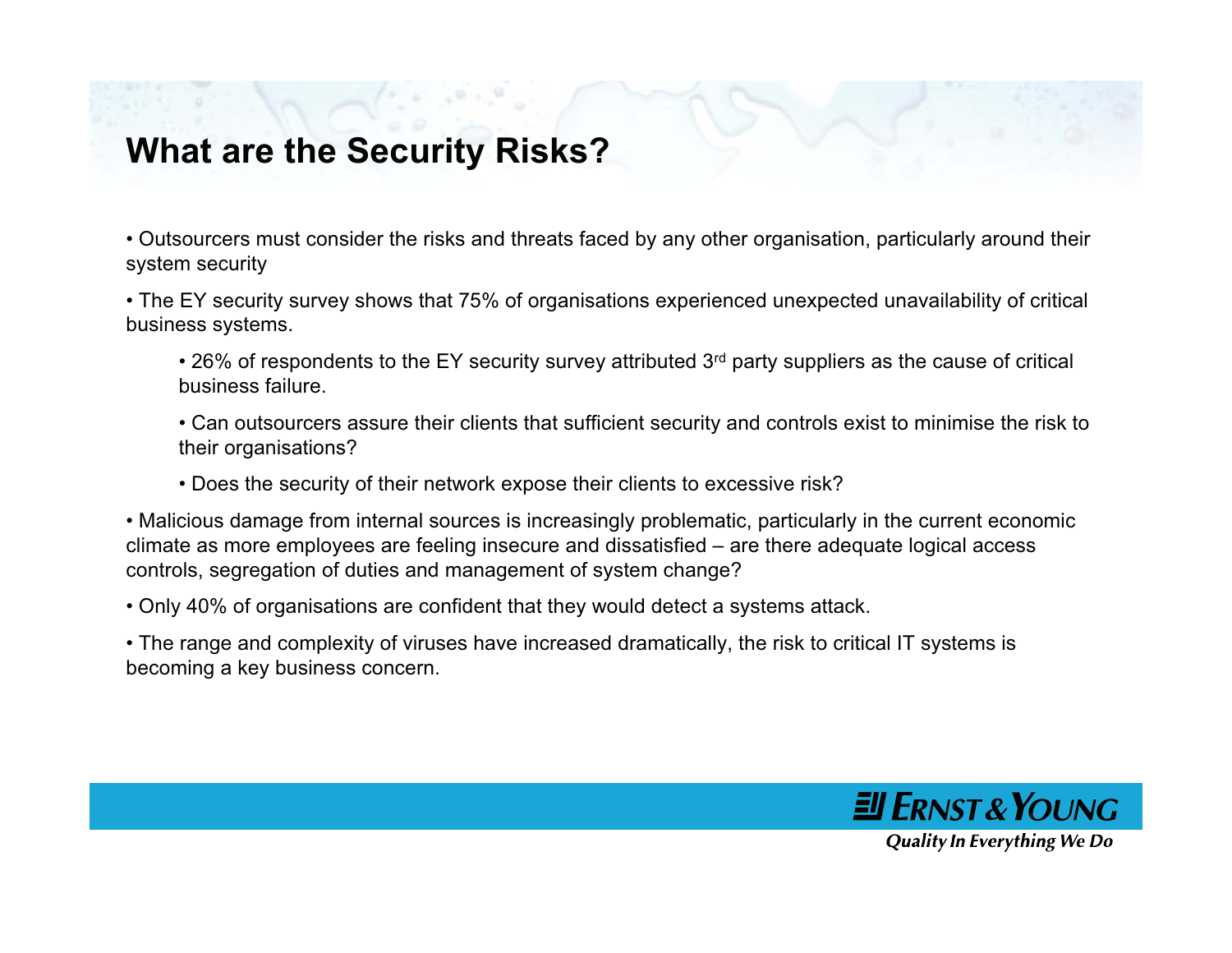## **What are the costs being realised from security risks?**

| <b>KEY RISK</b>                                      | <b>AVERAGE COST \$USD</b><br>(CSI/FBI)        | <b>SOLUTION</b>                                                              |
|------------------------------------------------------|-----------------------------------------------|------------------------------------------------------------------------------|
| <b>Financial Fraud</b>                               | \$4,632,000<br>$(Range $1,000 - $50,000,000)$ | Profiling & eDefense,<br><b>ESM Diagnostic,</b><br>Data Analysis & Forensics |
| Internal sabotage of data<br>networks                | \$541,000<br>$(Range $1,000 - $10,000,000)$   | eSecurity Architecture,<br>Profiling & eDefense,<br><b>ERP Integrity</b>     |
| The loss of one or more<br>critical business systems | \$297,000<br>$(Range $1,000 - $50,000,000)$   | <b>Continuity &amp; Availability</b>                                         |
| <b>Virus Incidents</b>                               | \$283,000<br>$(Range $1,000 - $9,000,000)$    | eSecurity Architecture,<br><b>Profiling &amp; eDefense</b>                   |
| External system penetration                          | \$226,000<br>$(Range $1,000 - $5,000,000)$    | eSecurity Architecture,<br>Profiling & eDefense,<br><b>ERP</b> Integrity     |

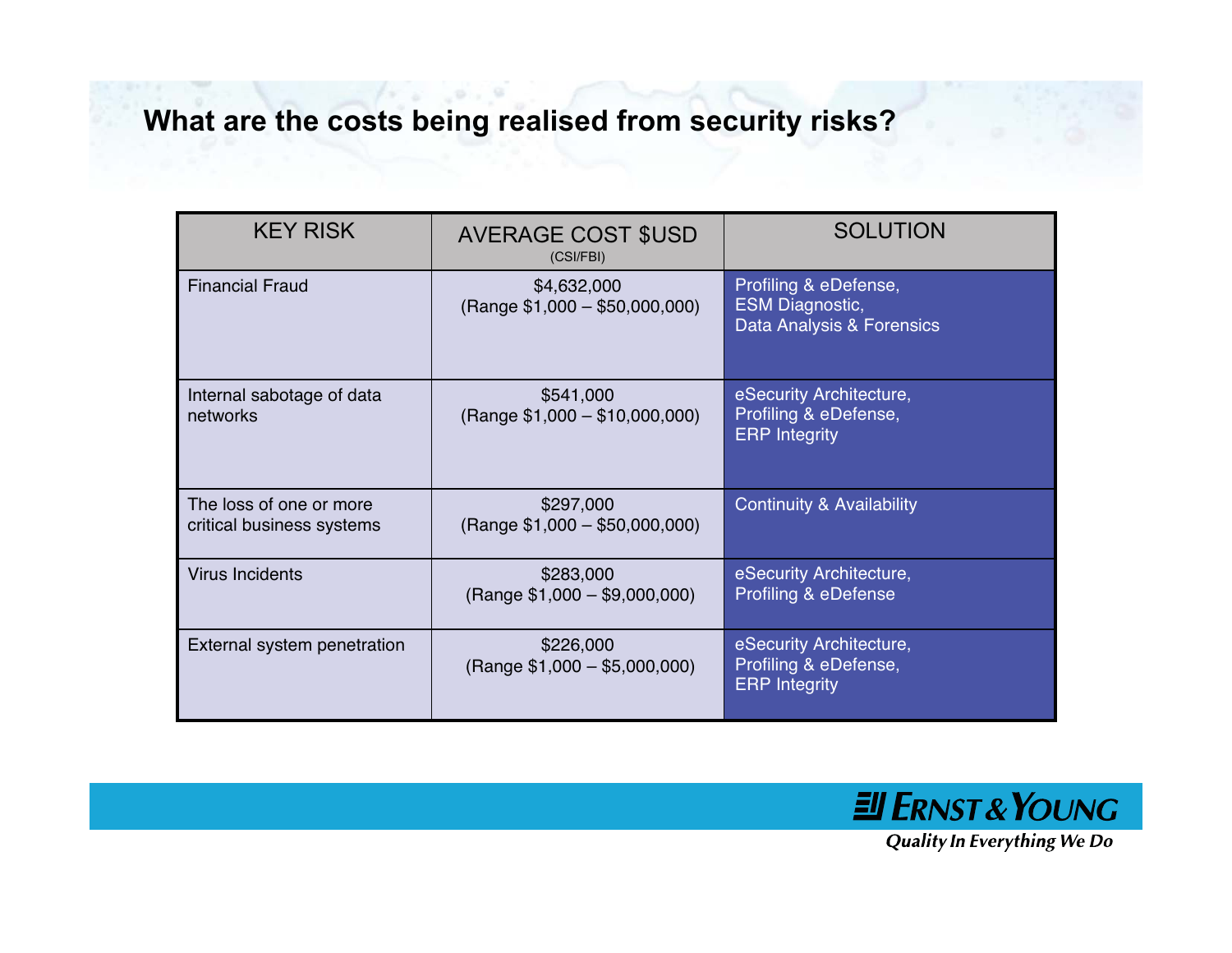#### **Managing outsourcing risks – challenges**

- Understanding your own company's risk profile
- • Managing the 3rd party relationship
	- Right to audit
	- Access to information
	- Culture / geographical factors
	- Managing confidentiality risk
	- Communication protocols (internal / external)
	- Cost and Timing
	- SLAs / KPIs
- Regulatory Compliance (FSA)
	- Impact Assessment
	- Systems and Controls
	- Vetting of the Supplier
	- The contract with the supplier
	- Contingency Planning

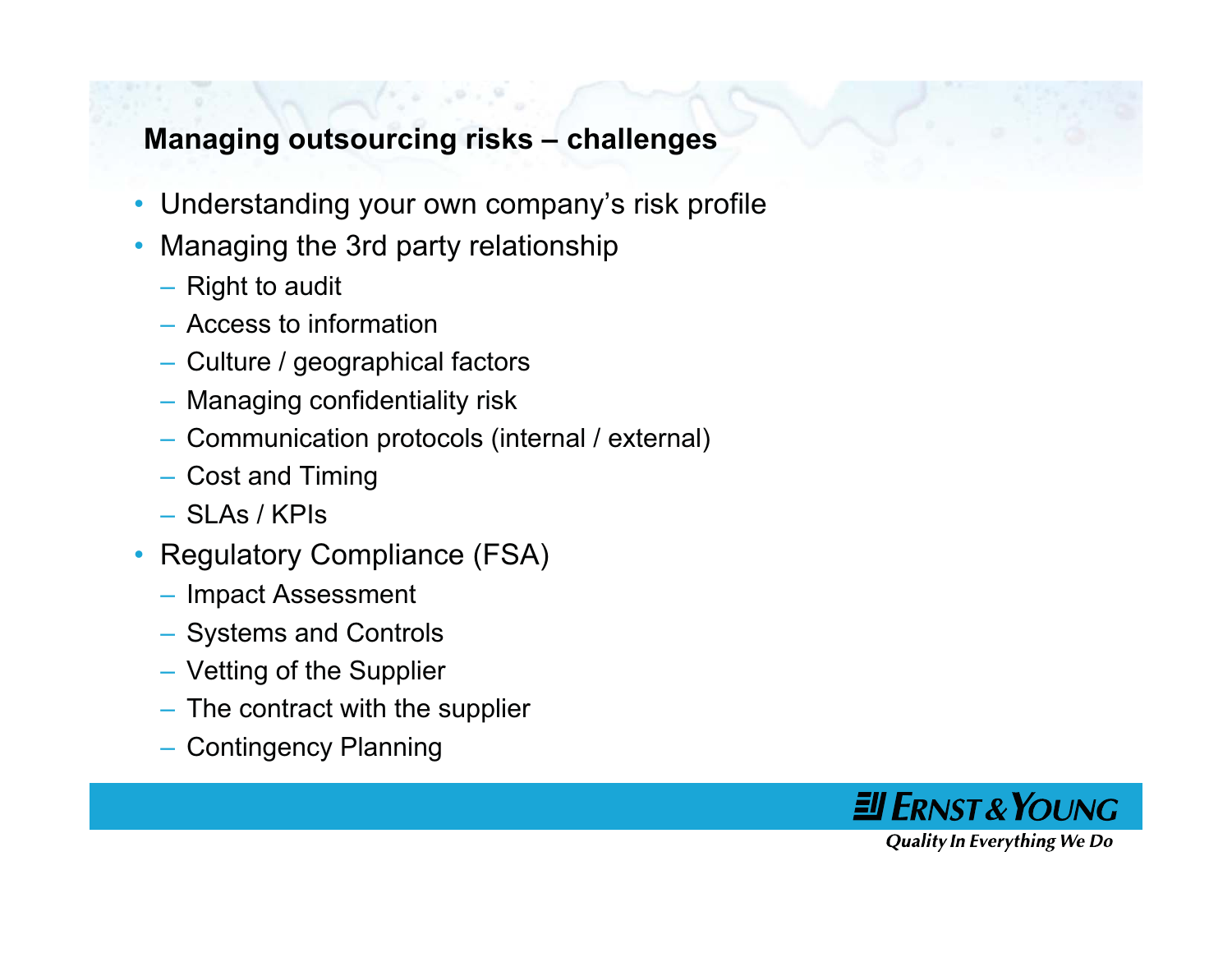## **Regulations / Standards**



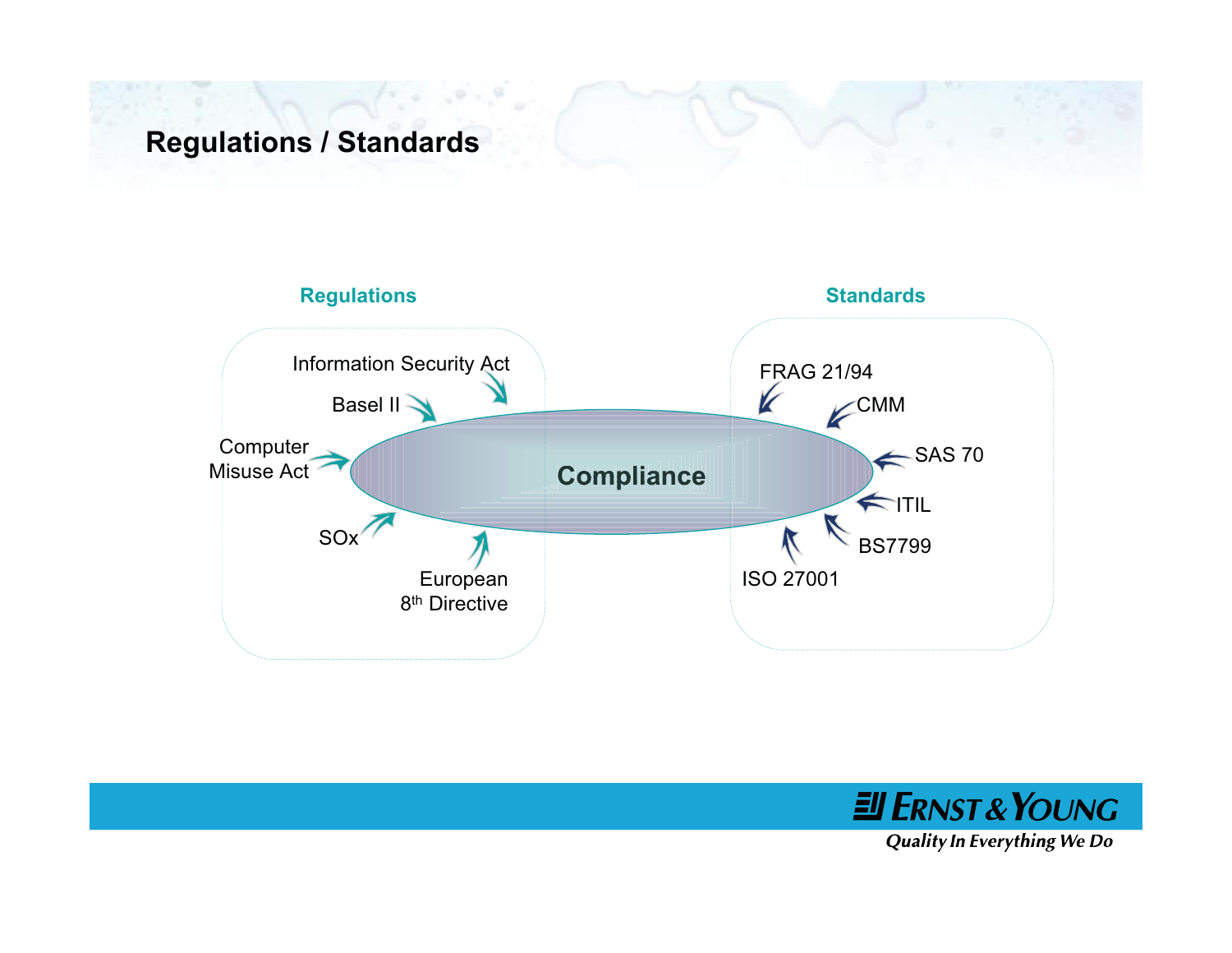#### **Internal Audit Lifecycle of Outsourcing**



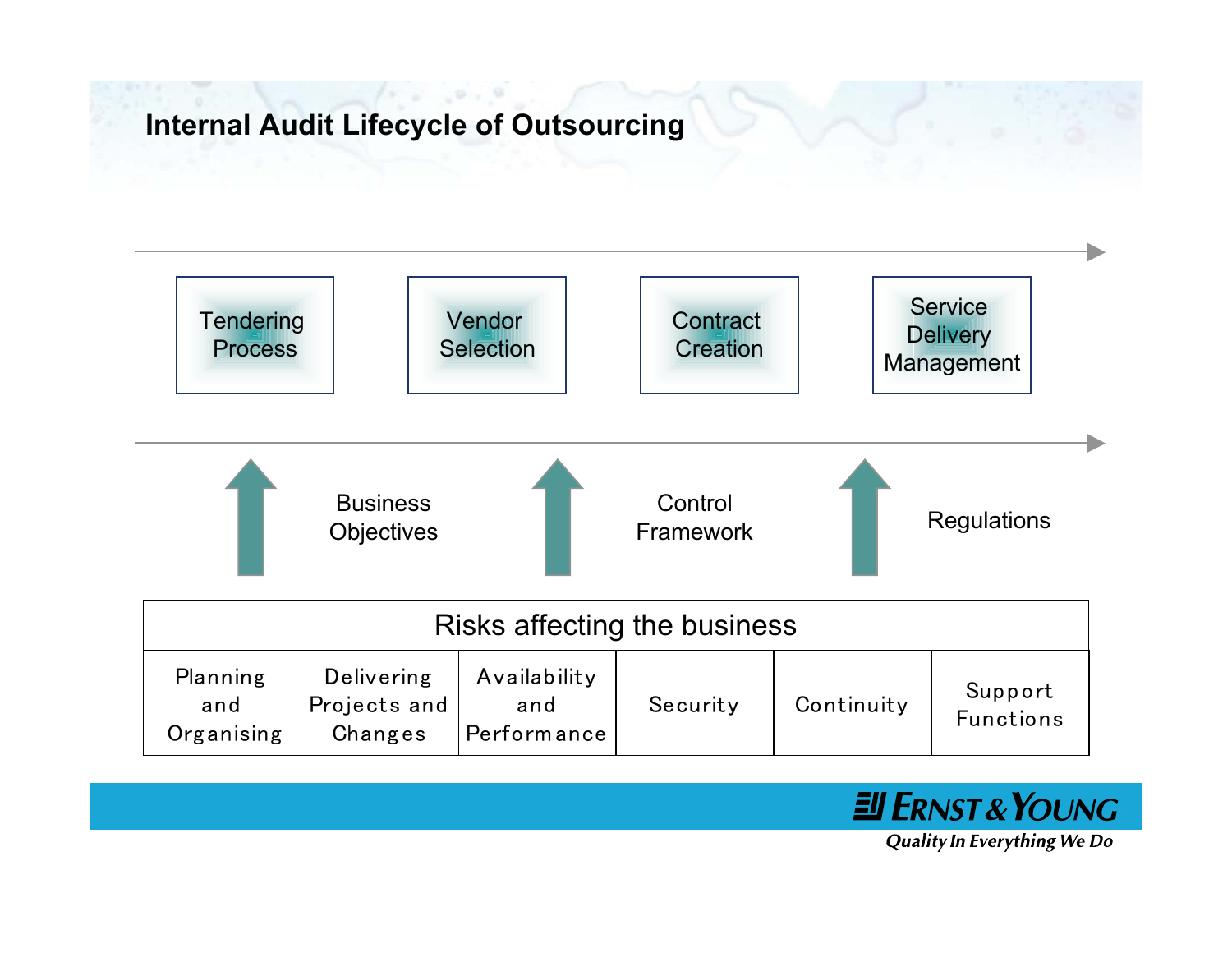## **Internal Audit within Outsourcing**

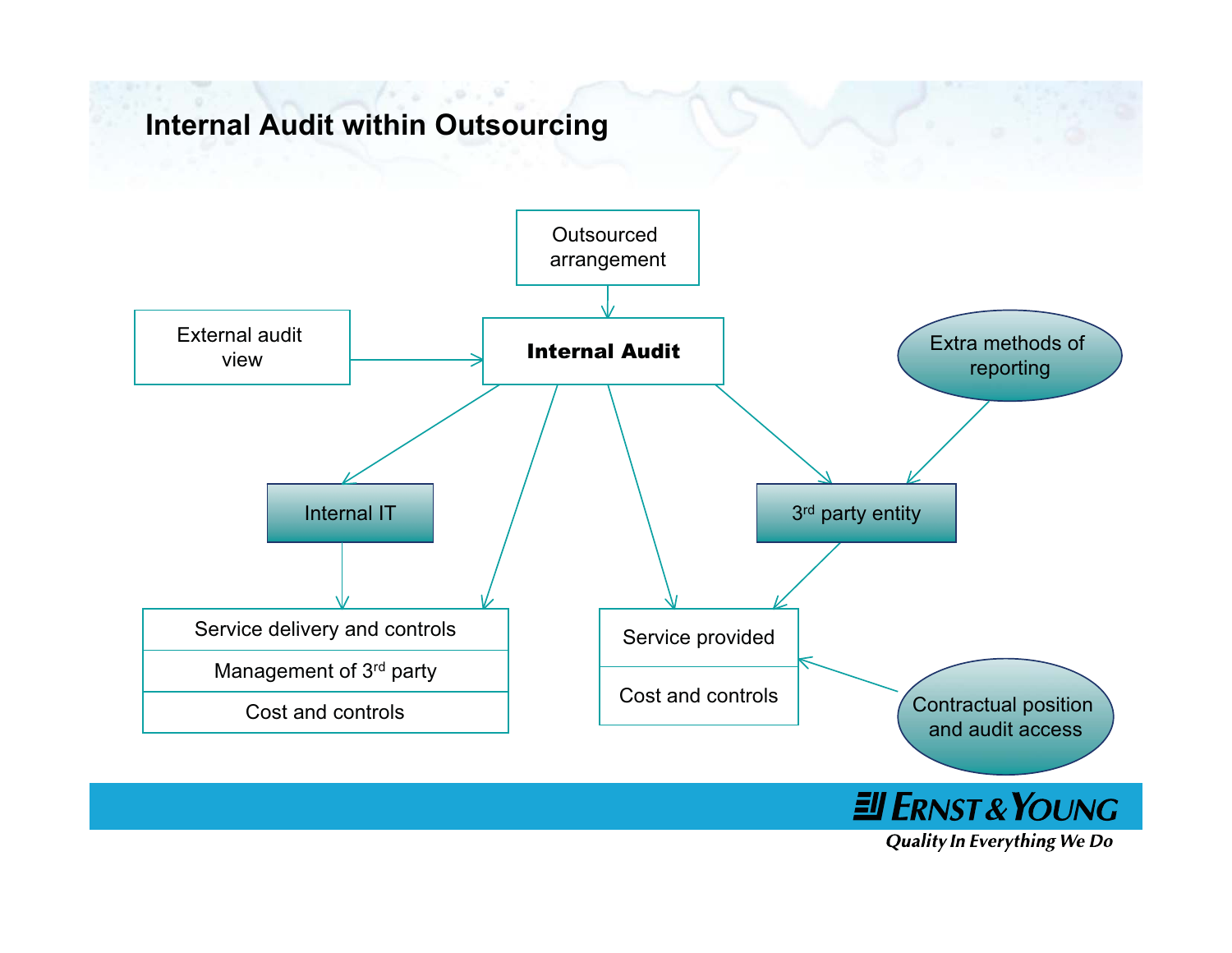

## ENST& YOUNG

**Quality In Everything We Do** 

# **Emerging Trends**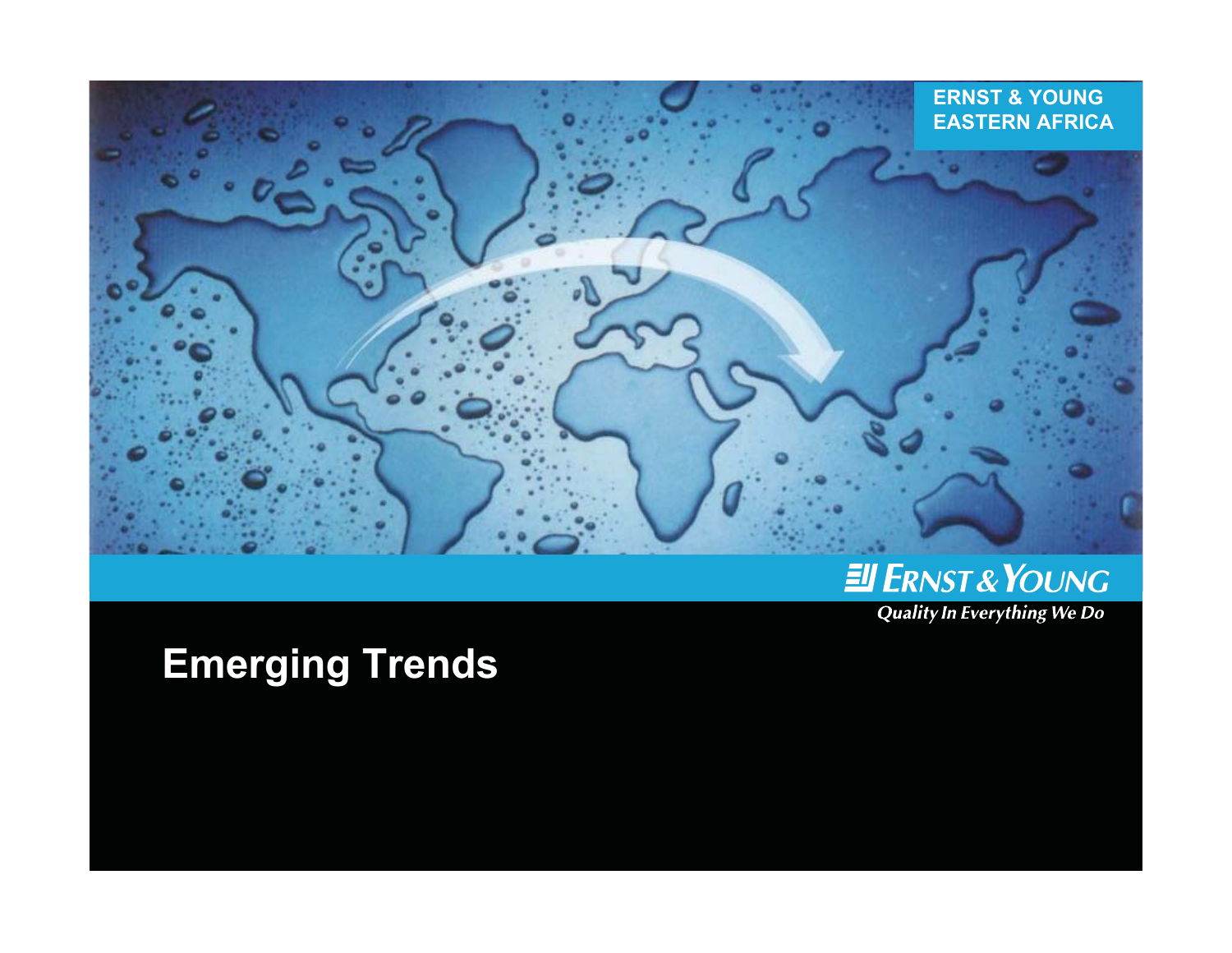## **Globalization**

- • Increased competition: cities in China are overtaking their Indian counterparts as top destinations for offshore global delivery.
- Other players: Brazil, Russia, India, developing nations such as Egypt and Poland
- $\bullet$  Driven by specialisation as smaller players seek to distinguish themselves in an increasingly crowded marketplace
- • Offshoring is increasing in Africa and the Middle East, but political instability poses ongoing challenges there
- • Nearshoring trends: British companies are now moving to Malta, EU companies are moving to old-communist Europe countries
- •Labour arbitrage is out; "intellectual arbitrage" is in

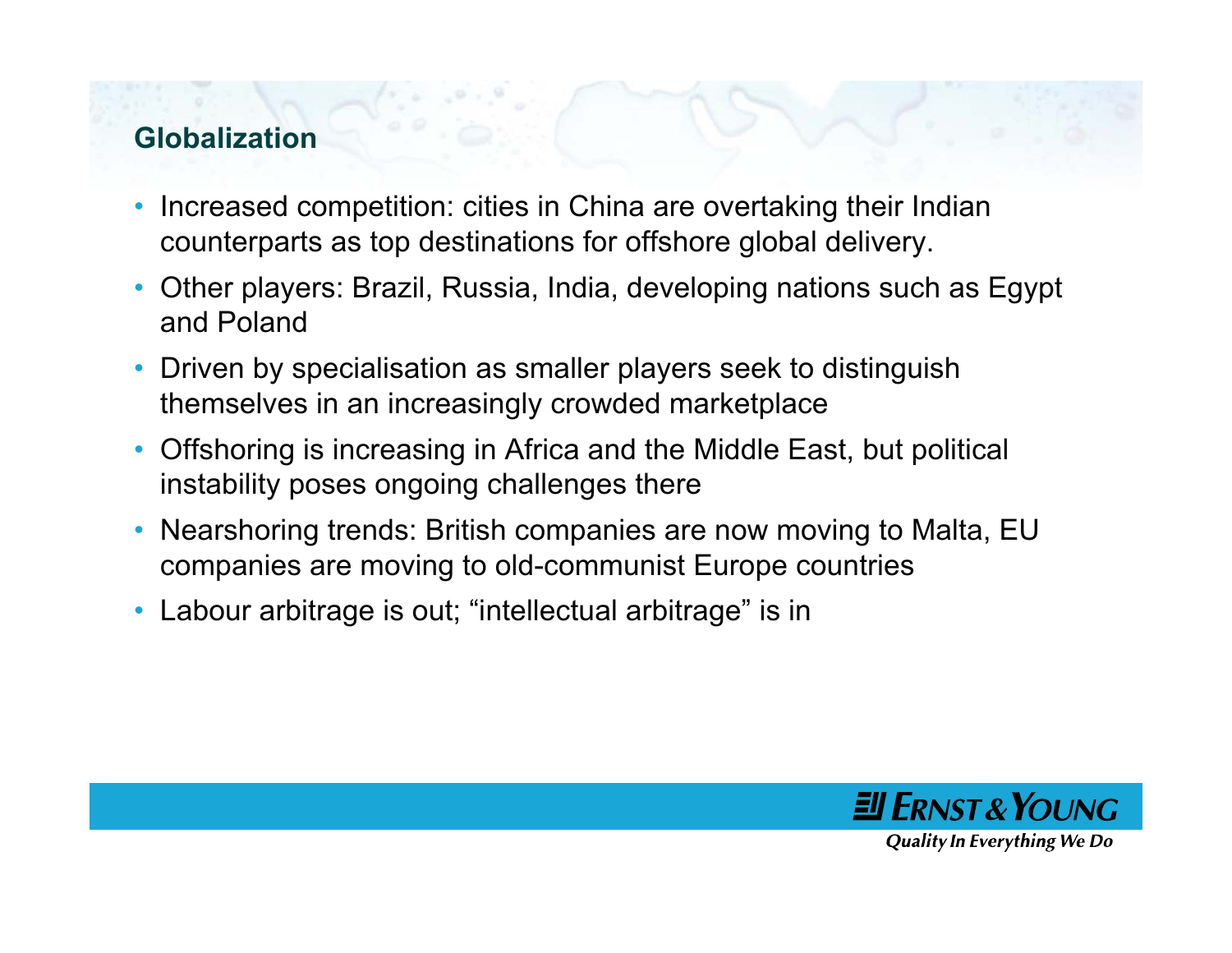#### **Person-to-person (P2P) offshoring**

- • Redeployments of a much smaller scale; small businesses and even homes
- Examples of services outsourced in this way include
	- online tutoring,
	- Web and software development, and
	- writing and translation services. Customers for these services can be small businesses or even individual consumers.
- 'Evaluserve' says revenue for this sector stood at more than \$250 million between April 2006 and March 2007, and it predicts that the value of the P2P offshoring market will rise to more than \$2 billion by 2015

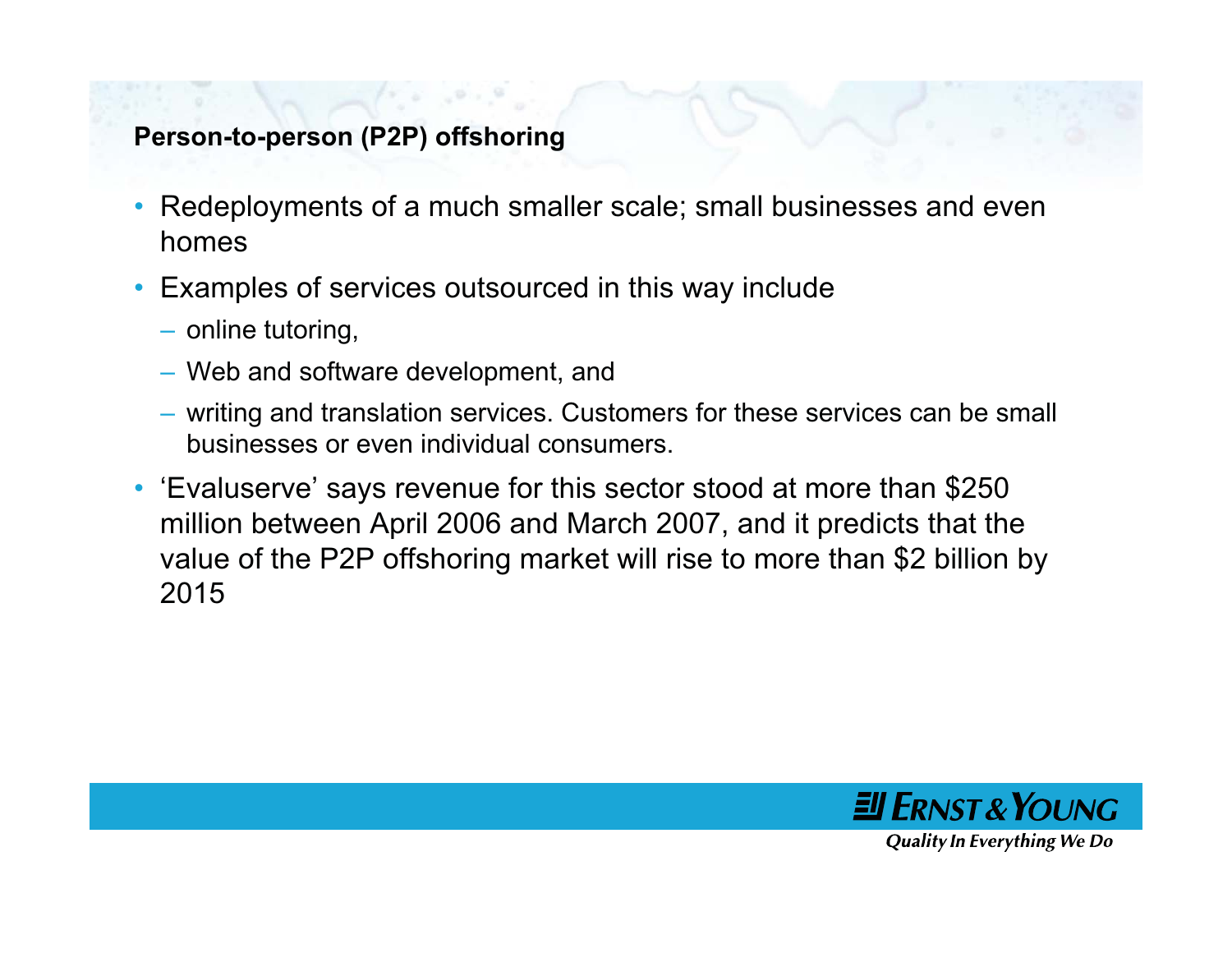#### **Virtual Worlds**

- $\bullet$  The rise of virtual worlds such as *Second Life* is making it easier for companies to justify hiring offshore workers for tasks that may include building virtual offices or even working as virtual-world "meeters and greeters."
- Over the longer term, customer contact jobs, including those for help desk and call center services--could migrate into virtual worlds, where customers can be both informed and entertained.



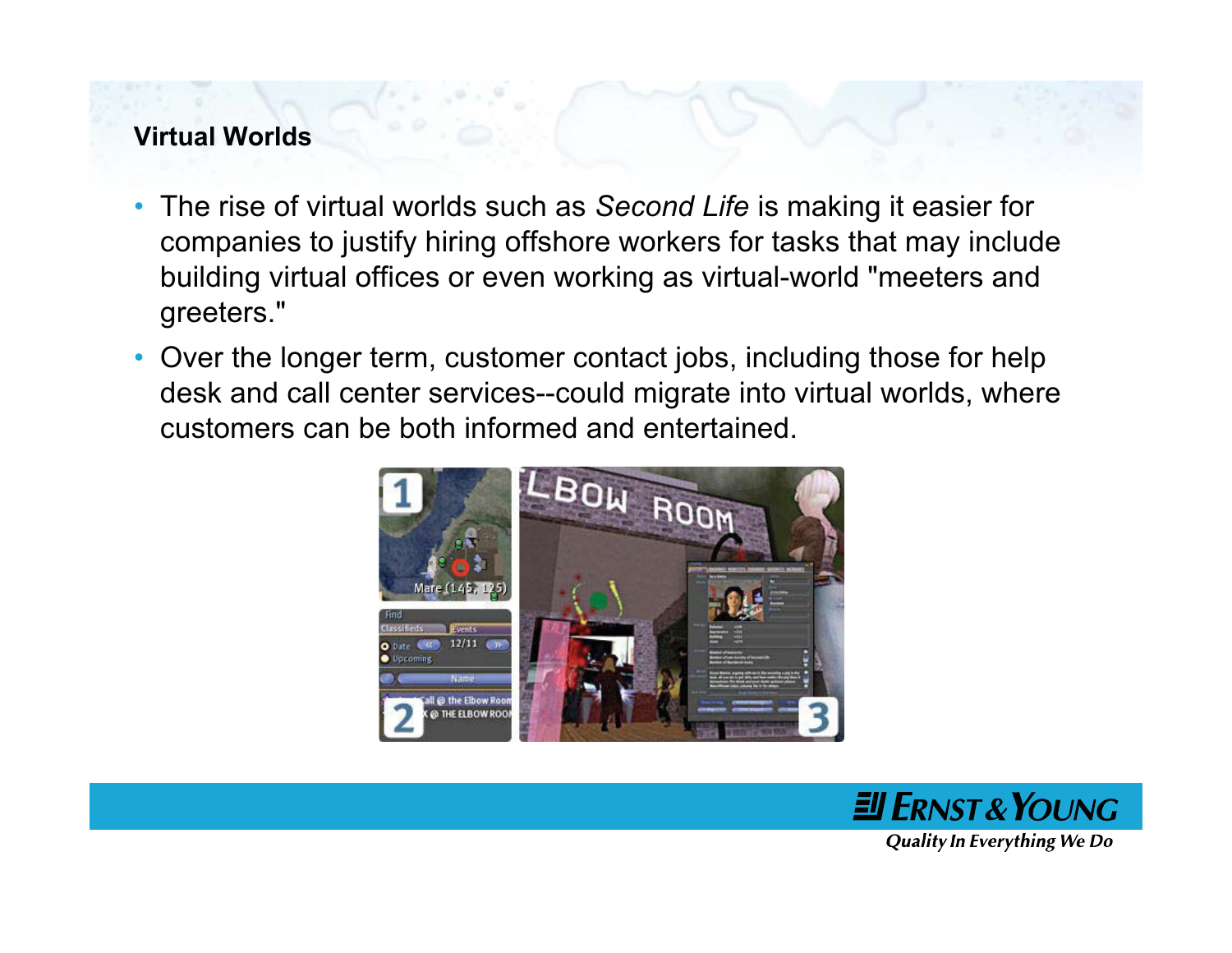#### **Consolidation**

- Competition for outsourcing contracts is more cut-throat than ever, with a huge expansion in the number of suppliers, hence some significant consolidation.
- • Industry experts are predicting more merger-and-acquisition activity in this sector over the next year or two.



**Cecil Rhodes"all of these stars... these vast worlds that remain out ofreach. If I could, I would annex other planets"**

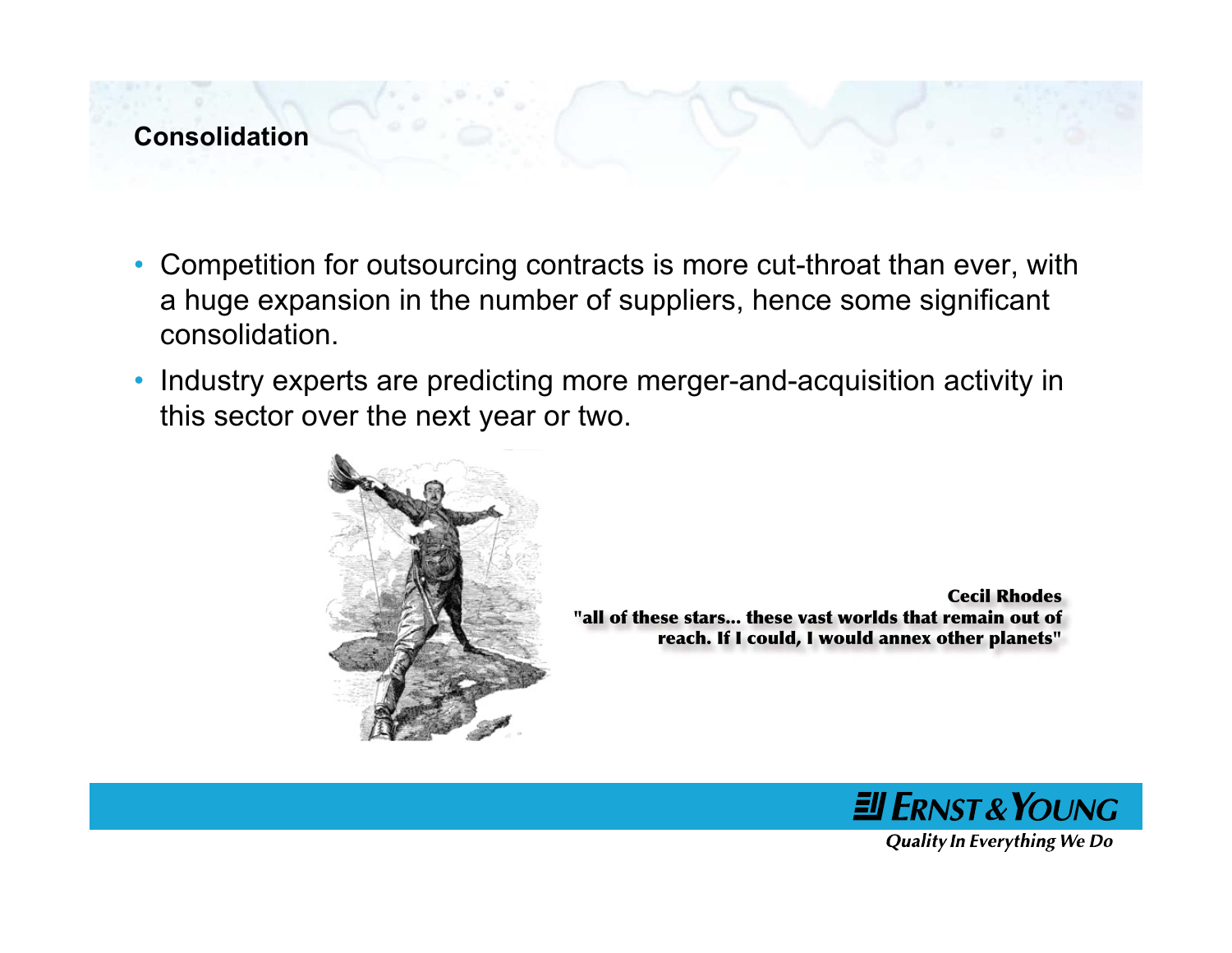#### **Multisourcing**

- $\bullet$  Multi-vendor approach, incorporating the services of several best-ofbreed vendors to meet IT demands; bringing together a cadre of competing outsourcers to work together.
- • Managing the problems:
	- dedicated staff oversee each vendor relationship and establish regular reviews of vendor performance
	- as part of the contracts, vendors should cooperate and refrain from blaming each other
	- qualified staff with financial as well as technical skills track all outsourcing agreements.

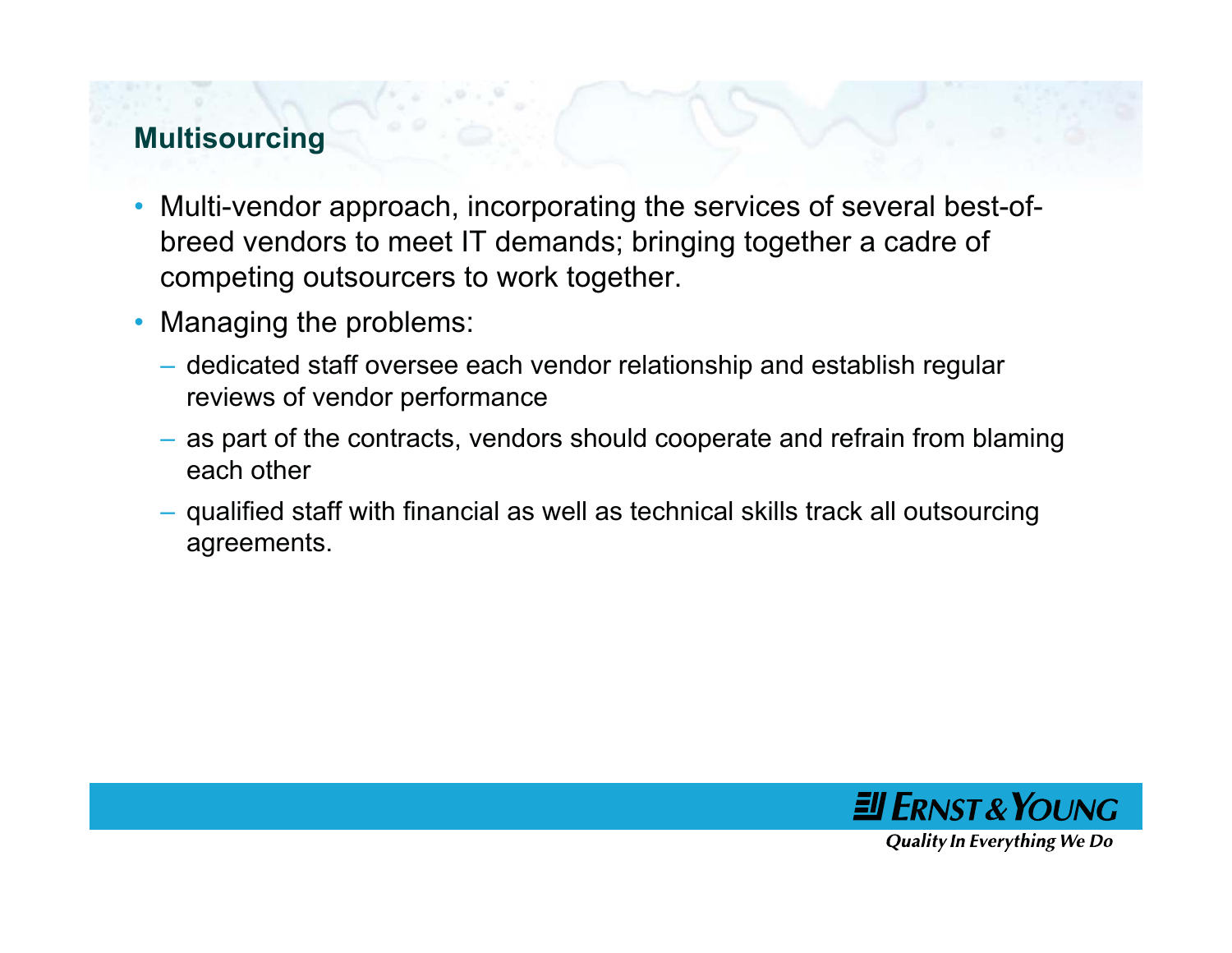#### **Insourcing**

- • Delegation of operations or jobs from production within a business to an internal (but 'stand-alone') entity (such as a subcontractor) that specialises in that operation.
- A business decision that is often made to maintain control of certaincritical production or competencies.
- $\bullet$  Includes transferring jobs to within the country where the term is used, either by hiring local subcontractors or building a facility e.g. foreign companies locating facilities in the United States and employing U.S. workers.
	- Nike insources order processing, packaging and delivery to UPS (so Nike concentrates on designing gear),
	- Toshiba insources laptop repairs to trained UPS staff (hence faulty parts can be repaired locally by UPS staff, resulting in significant time savings)

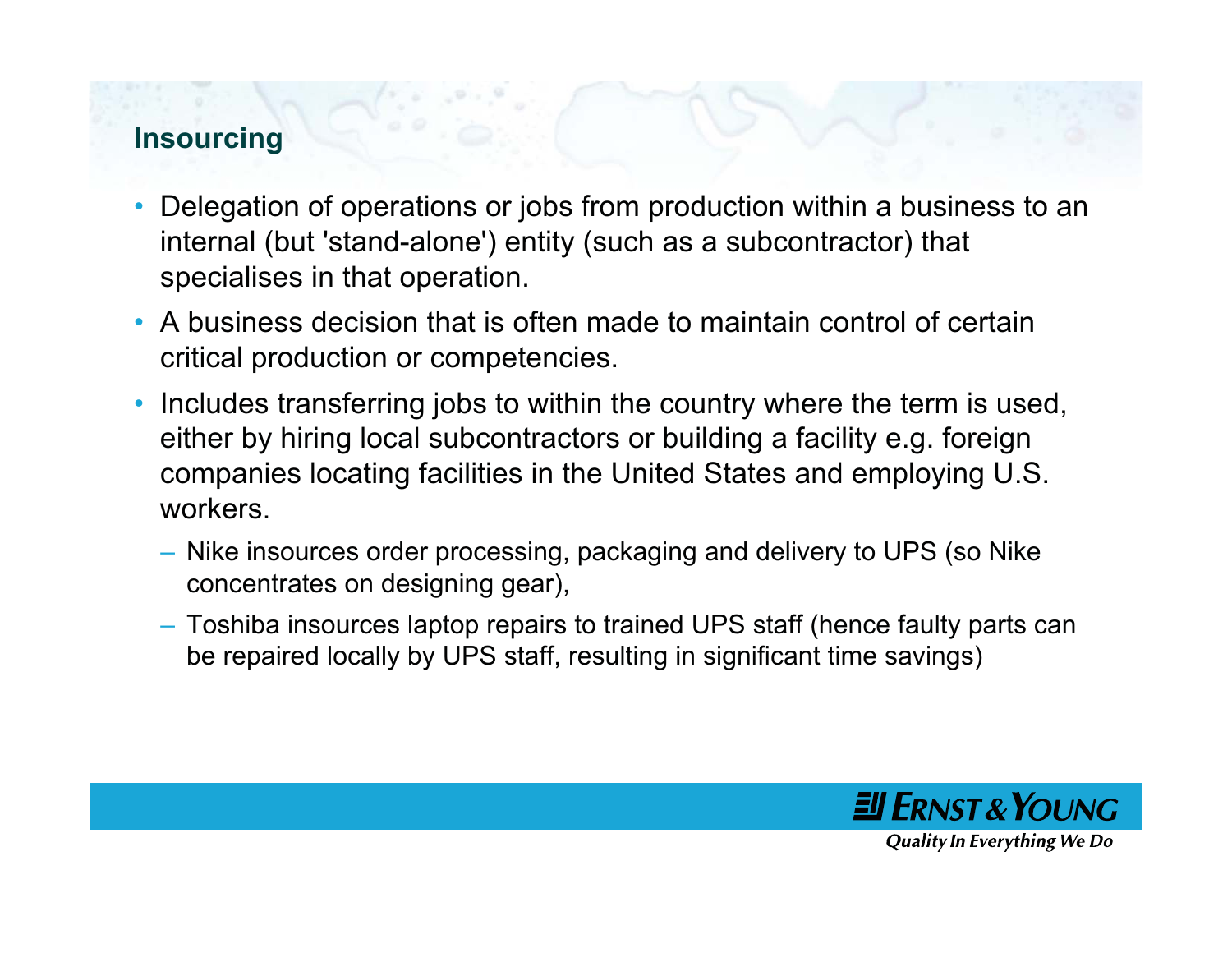#### **The Kenyan Scenario**

The near future

• The East African Marine Systems (TEAMS) undersea cable connecting to UAE to commence in 2008

The current situation

- Advantages: High literacy levels, clear English accents
- •Infrastructural hurdles: outdated satellite system

On call centre offshoring: *'No matter how clear the Kenyan accent, the irritation of an echo on the line is bad for business'.*

**Kenya wants to grab piece of outsourcing pie. July 07. Zdnet**

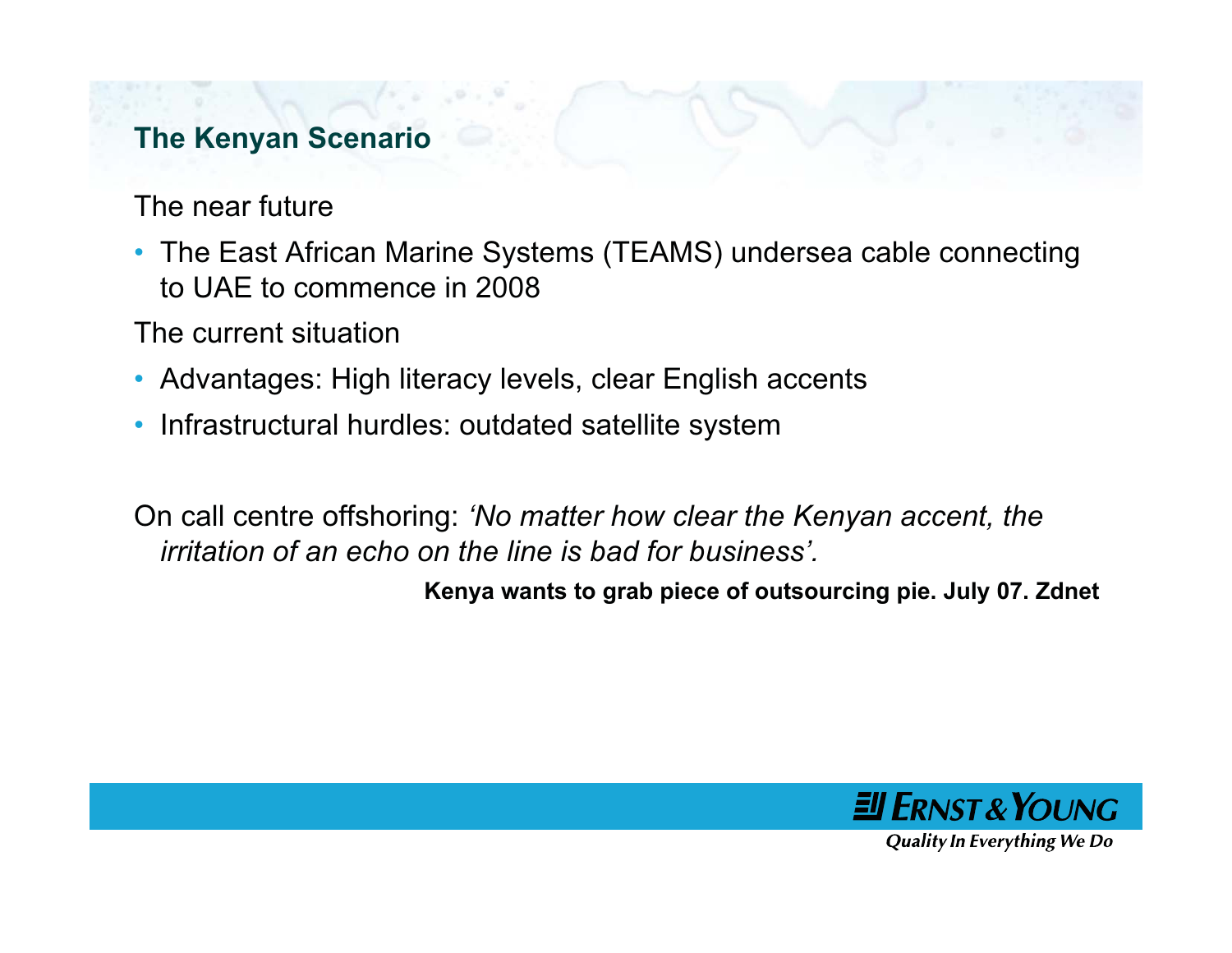#### **Some advice**

- Don't make any steps toward transitioning the work to the outsourcer whilst in negotiations; you will be handing over more power over the negotiating process to the provider.
- **There are 'hidden costs':** Depending on what is outsourced and to whom, studies show that an organisation may end up spending 10 percent above that figure to set up the deal and manage it over the long haul. That figure goes up exponentially—anywhere from 15 to 65 percent—when the work is sent offshore. These include:
	- the cost of benchmarking and analysis to determine if outsourcing is the right choice,
	- the cost of investigating and selecting a vendor,
	- the cost of transitioning work and knowledge to the outsourcer,
	- the costs devolving from possible layoffs and their associated HR issues, and ongoing staffing and management of the outsourcing relationship.

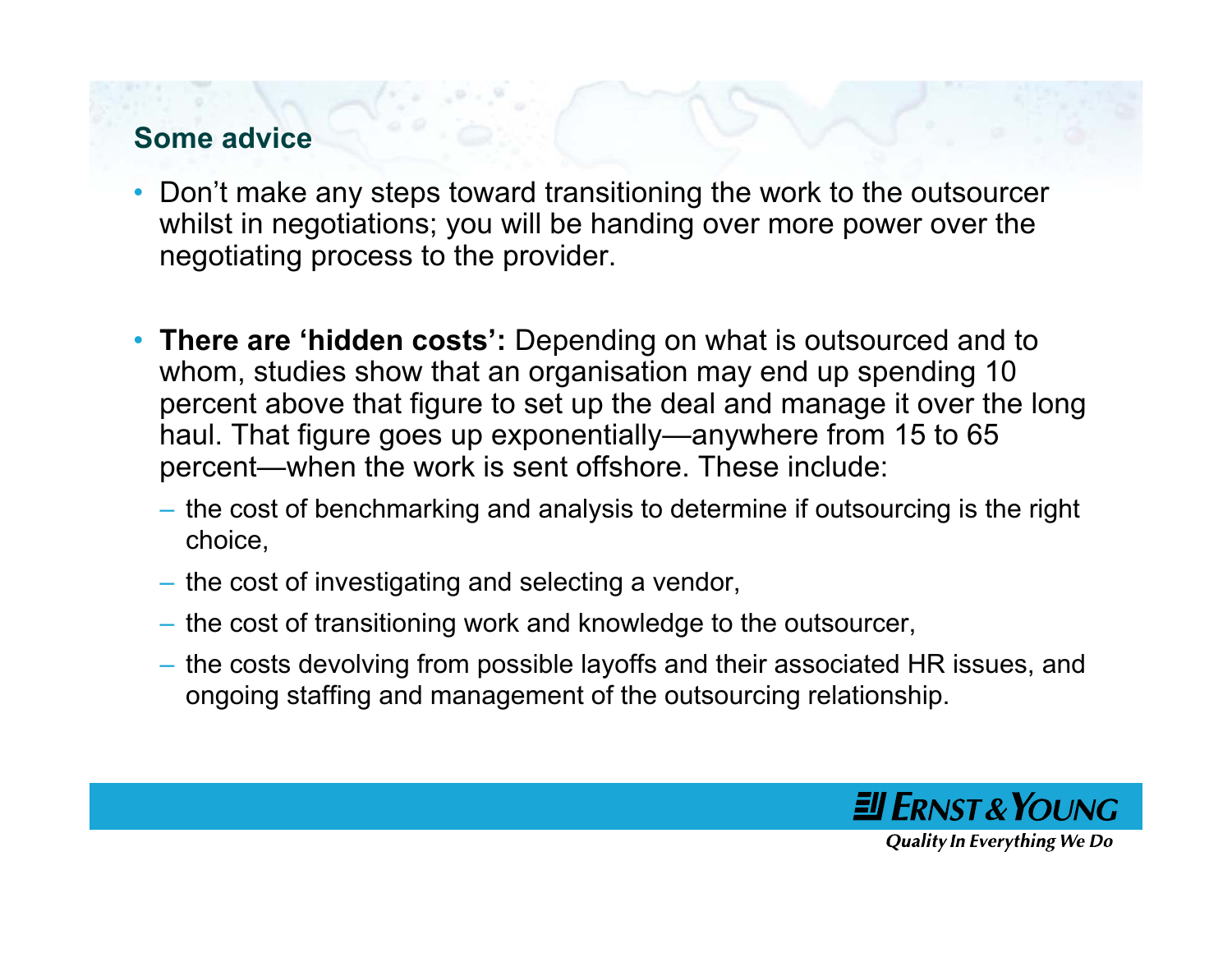## **And if it doesn't work**

- • Causes:
	- no good business case for it in the first place, or
	- the business environment changed.
- Options
	- renegotiate and reorganise contracts and relationships,
	- Backsourcing (bringing an outsourced service back in-house) .

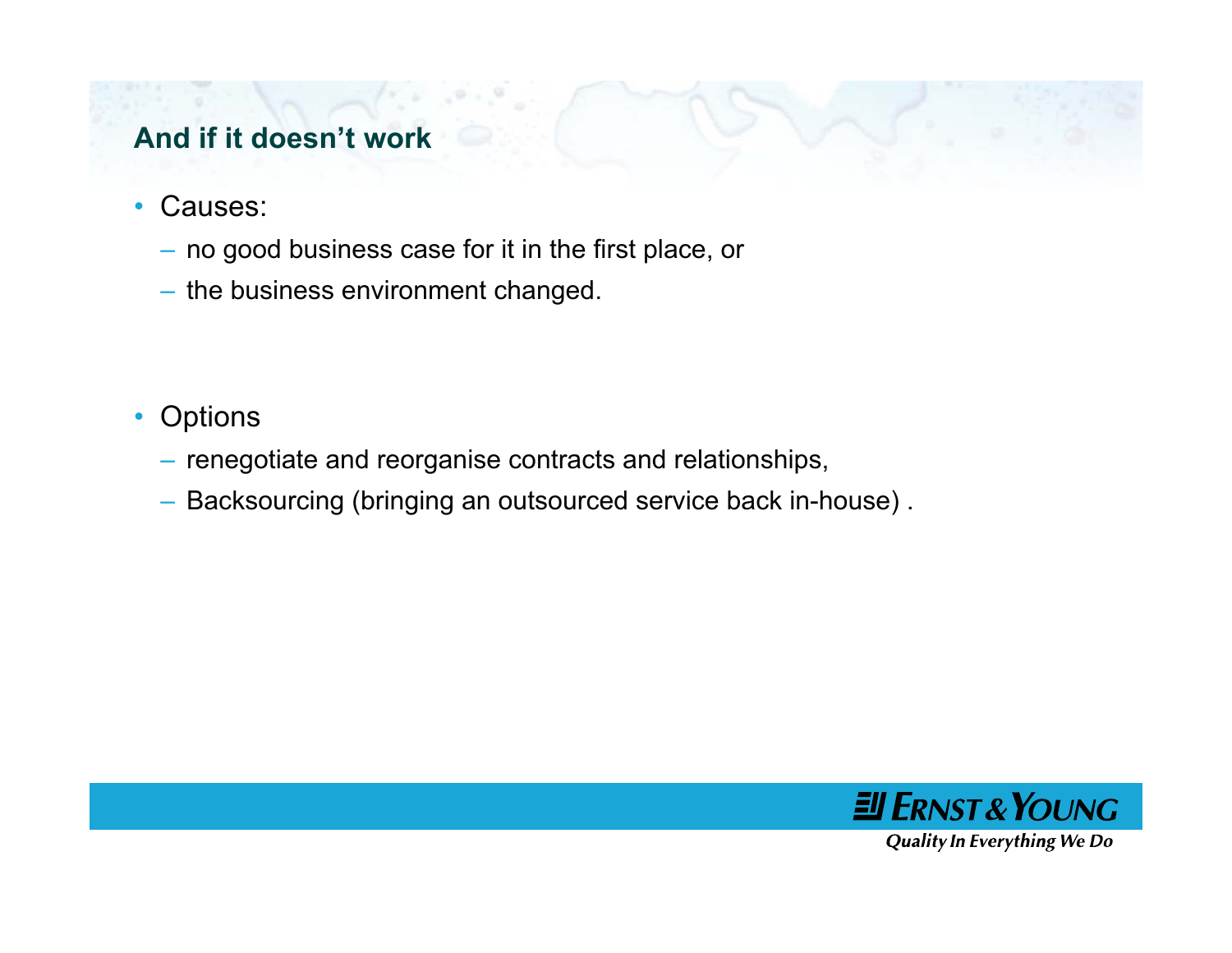

# ENST& YOUNG

**Quality In Everything We Do** 

**What is Ernst & Young doing?**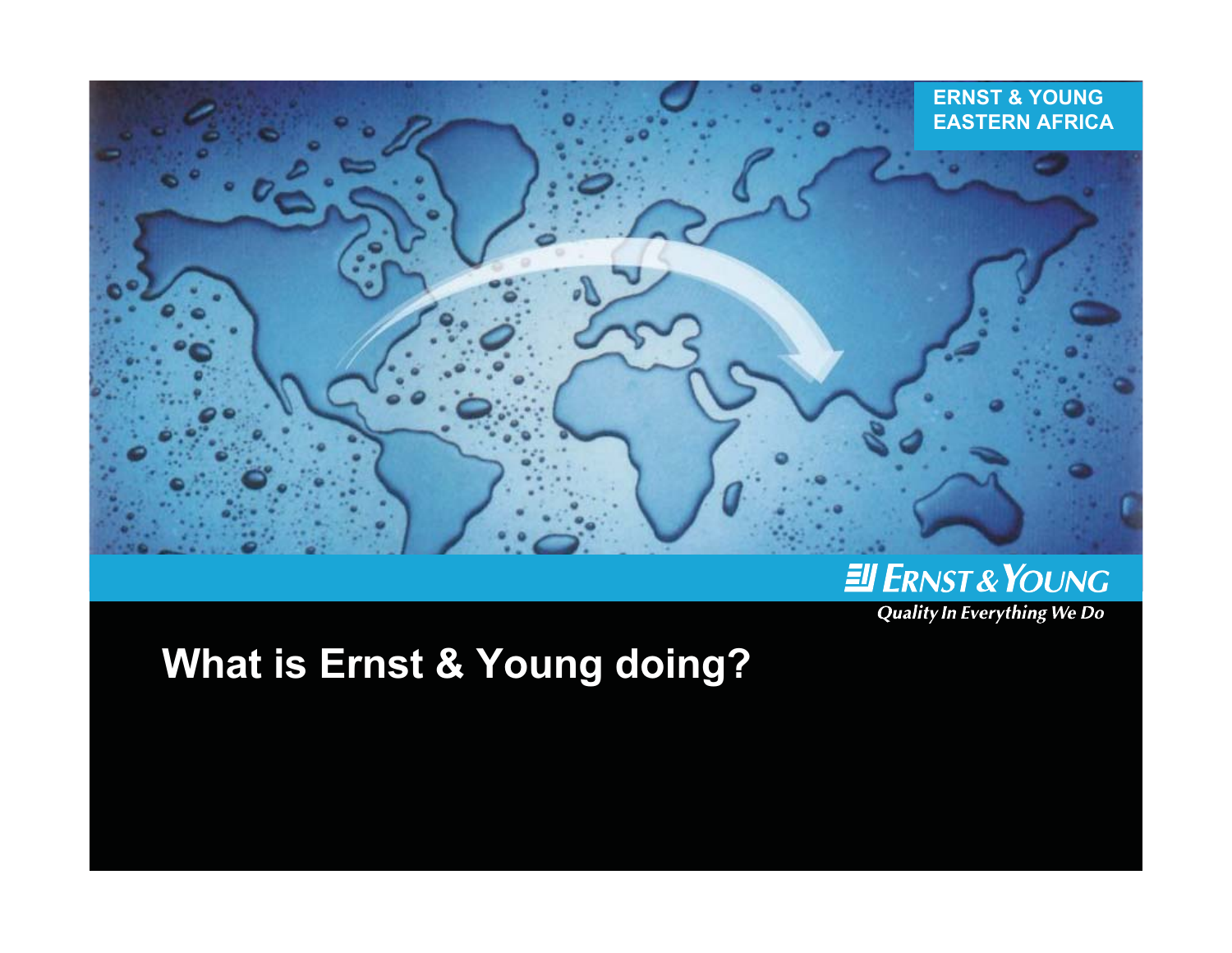#### **Our integrated outsourcing advisory services**

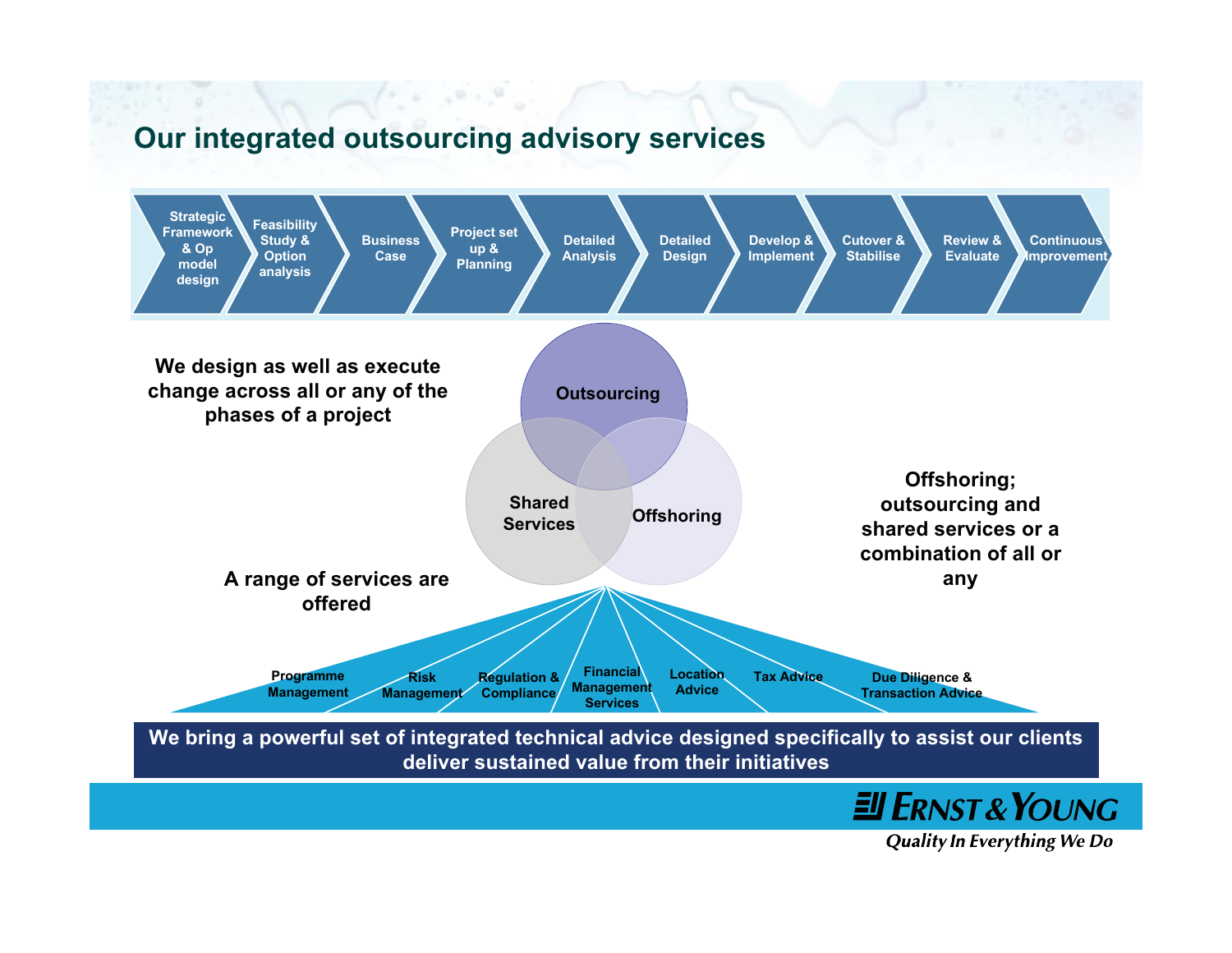#### **Outsourcing – Service offerings**

#### **Develop the strategy for outsourcing**

- Define the high level target operating model around: Organisation Structure, Processes, Policies, Service Model, Data Models, Systems landscape
- Define high level implementation approach

#### **Process & systems review**

- Recommend and implement system and process changes that result in process standardisation, effectiveness and efficiencies
- Benchmarking studies

#### **Post-Implementation**

- Business Case benefits review
- Quality assurance review

#### **Implementation**

- Project manage: Plan, manage, monitor, co-ordinate
- Execute: hands on delivery
- Program / project assurance services



#### **Design**

- Future state processes leveraging and aligning to new (or legacy) system functionality
- New organisation design and supporting HR processes, procedures, skills and knowledge requirements,
- Development of SLAs
- Tax strategy and transfer pricing planning
- Location study and real estate advisory

**JI ERNST & YOUNG**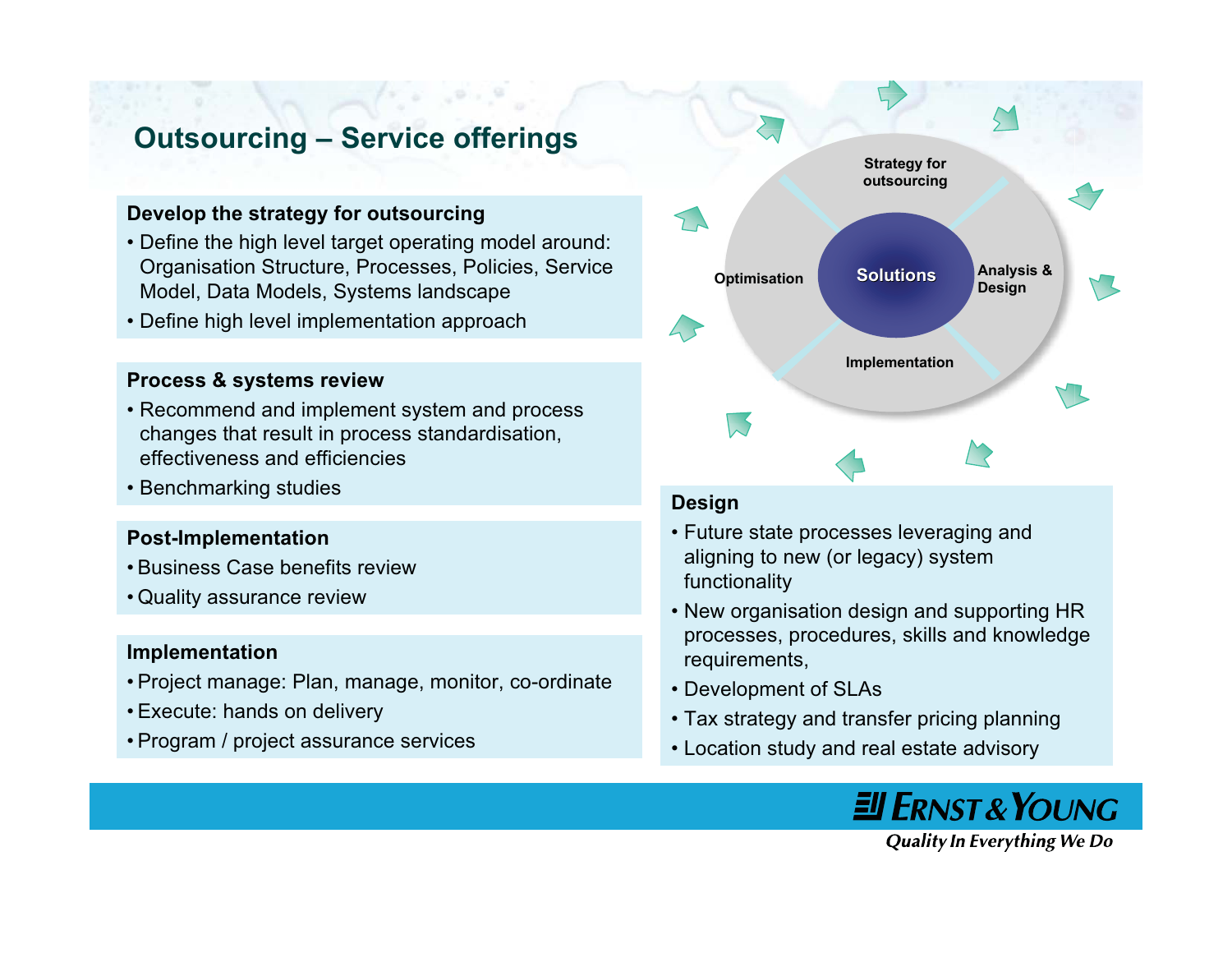# **Questions?**

*Ernst & Young is the trusted business advisor that contributes most to the success of people and clients by creating value and confidence*

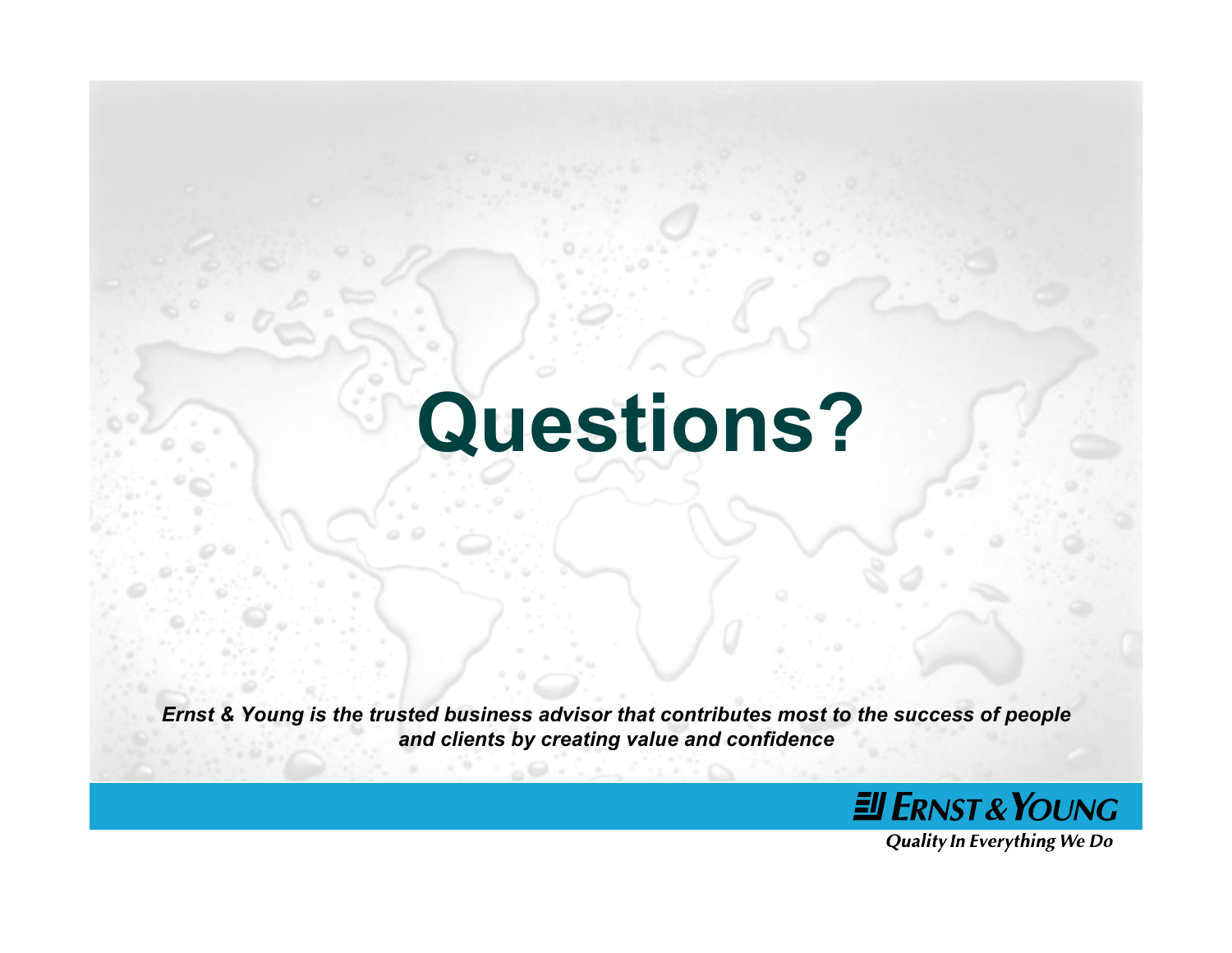



**Quality In Everything We Do** 

# **Appendices**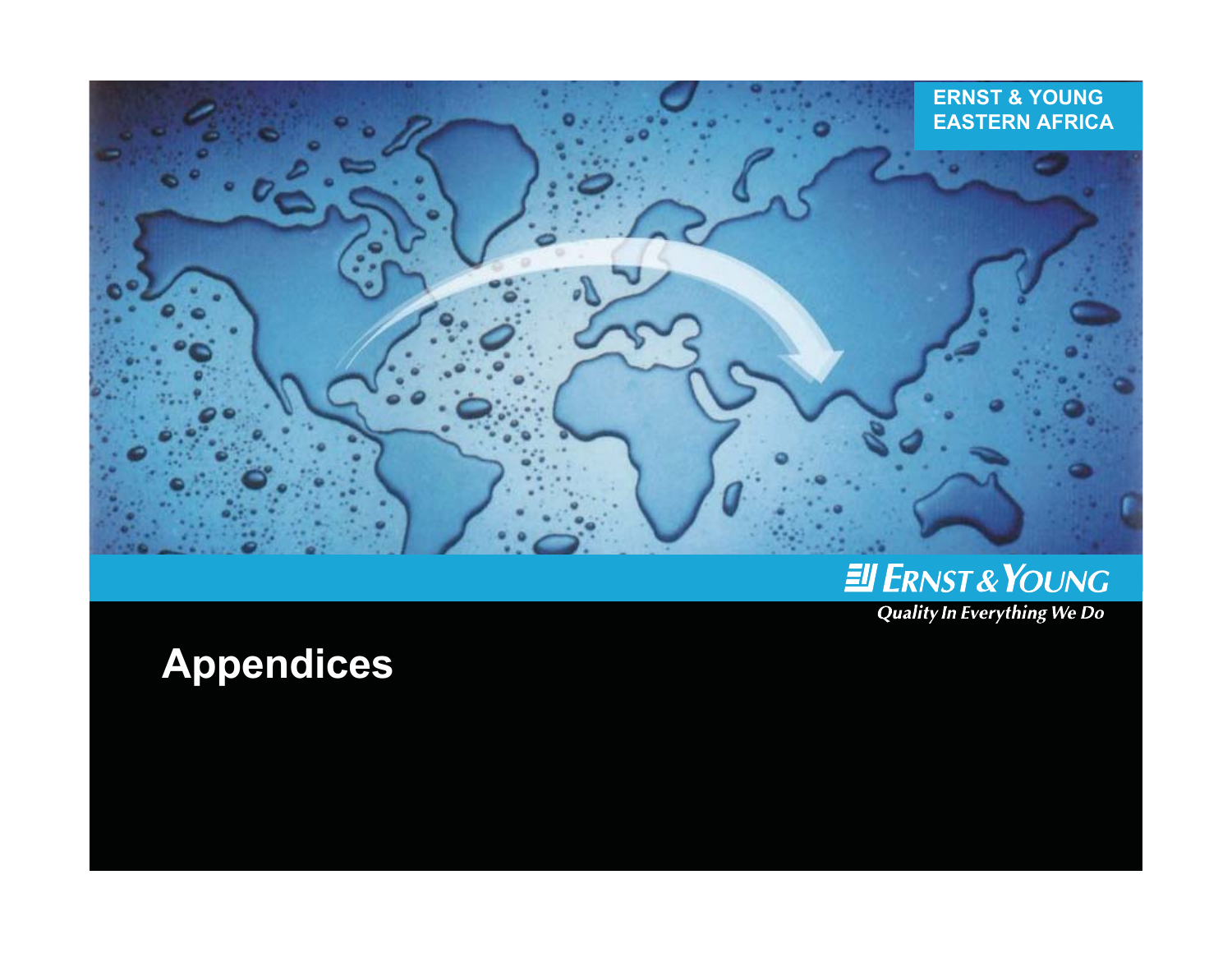#### **Typical Outsourcing Options and Business Drivers**

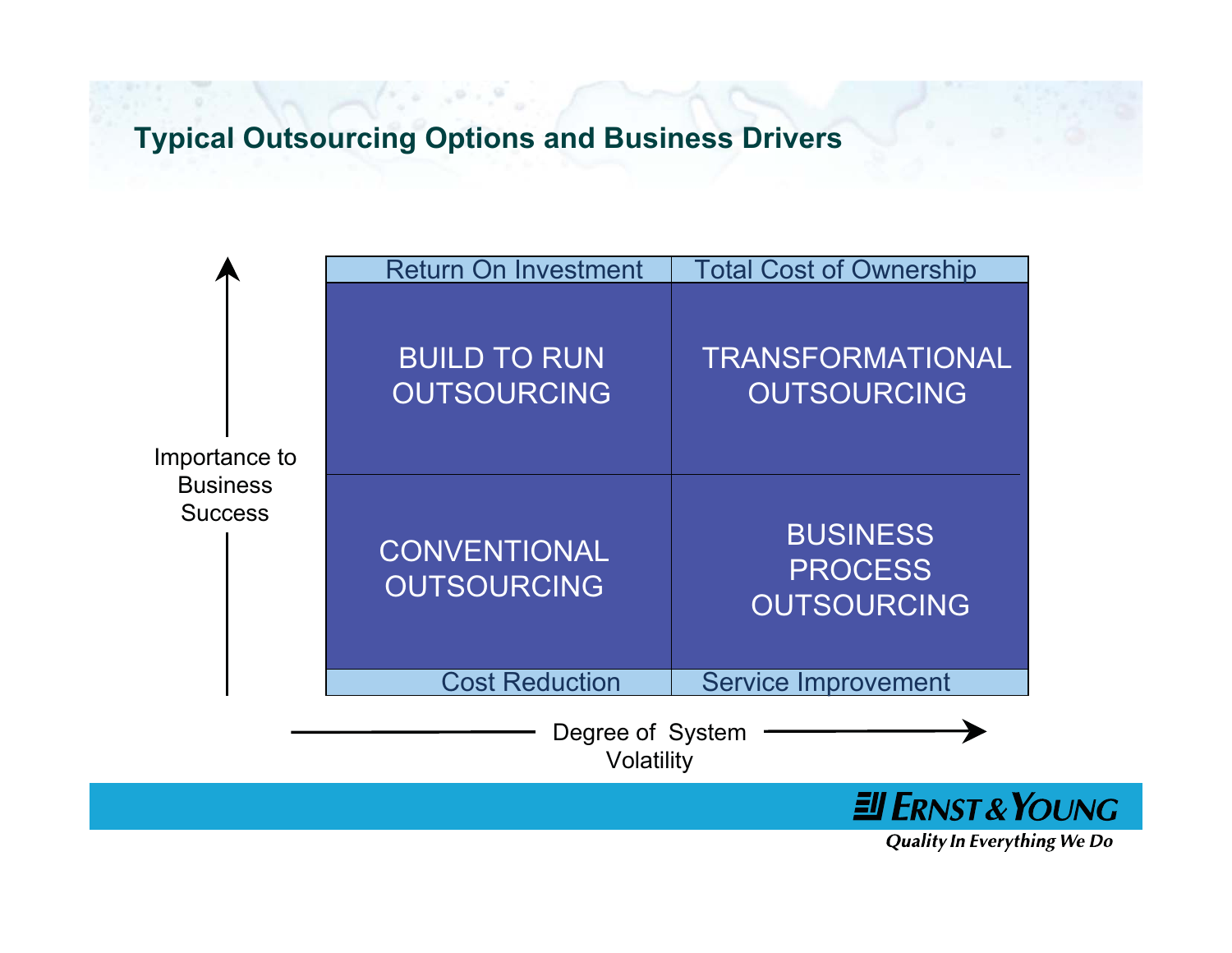## **Outsourcing - strategic consideration in the quest for operational efficiency**

| <b>Benefits</b>                                    | <b>Description</b>                                                                                                                                |
|----------------------------------------------------|---------------------------------------------------------------------------------------------------------------------------------------------------|
| Skill enhancement/<br><b>Addressing skills gap</b> | Extending from a choice of skills within the country to exploring a global market to<br>$\bullet$<br>source skills from the specialist locations  |
| <b>Reduced time to market</b>                      | Using the time differential across locations to enable multiple shifts across locations to<br>$\bullet$<br>provide 24 Hour work day               |
| <b>Regulatory benefits</b>                         | Using tax and regulatory benefits across locations to further reduce fixed costs e.g.<br>$\bullet$<br>utilising a more flexible wage policy       |
| <b>Consolidation opportunities</b>                 | Reducing unit cost through consolidating volumes across businesses and across<br>$\bullet$<br>countries                                           |
| <b>Re-engineering related</b><br>opportunities     | Off-shoring involves a review of the base systems and in most cases results in re-<br>$\bullet$<br>engineering activities by the off-shore vendor |
| <b>Quality improvement</b>                         | Using the vendor experience and maturity in processes to improve quality of delivery<br>$\bullet$                                                 |
| <b>Normalizing Demand</b>                          | Using off-shore vendors to deal with peak periods of demand while avoiding hiring<br>$\bullet$<br>personnel that will not be needed later         |
| <b>Focus on Core Capabilities</b>                  | Using vendor to manage non-strategic activities frees up the management bandwidth<br>$\bullet$<br>to focus on core strategic imperatives          |
| <b>Technology enhancement</b>                      | Using superior vendor skills on keeping pace with the latest technologies<br>$\bullet$                                                            |

**El ERNST & YOUNG**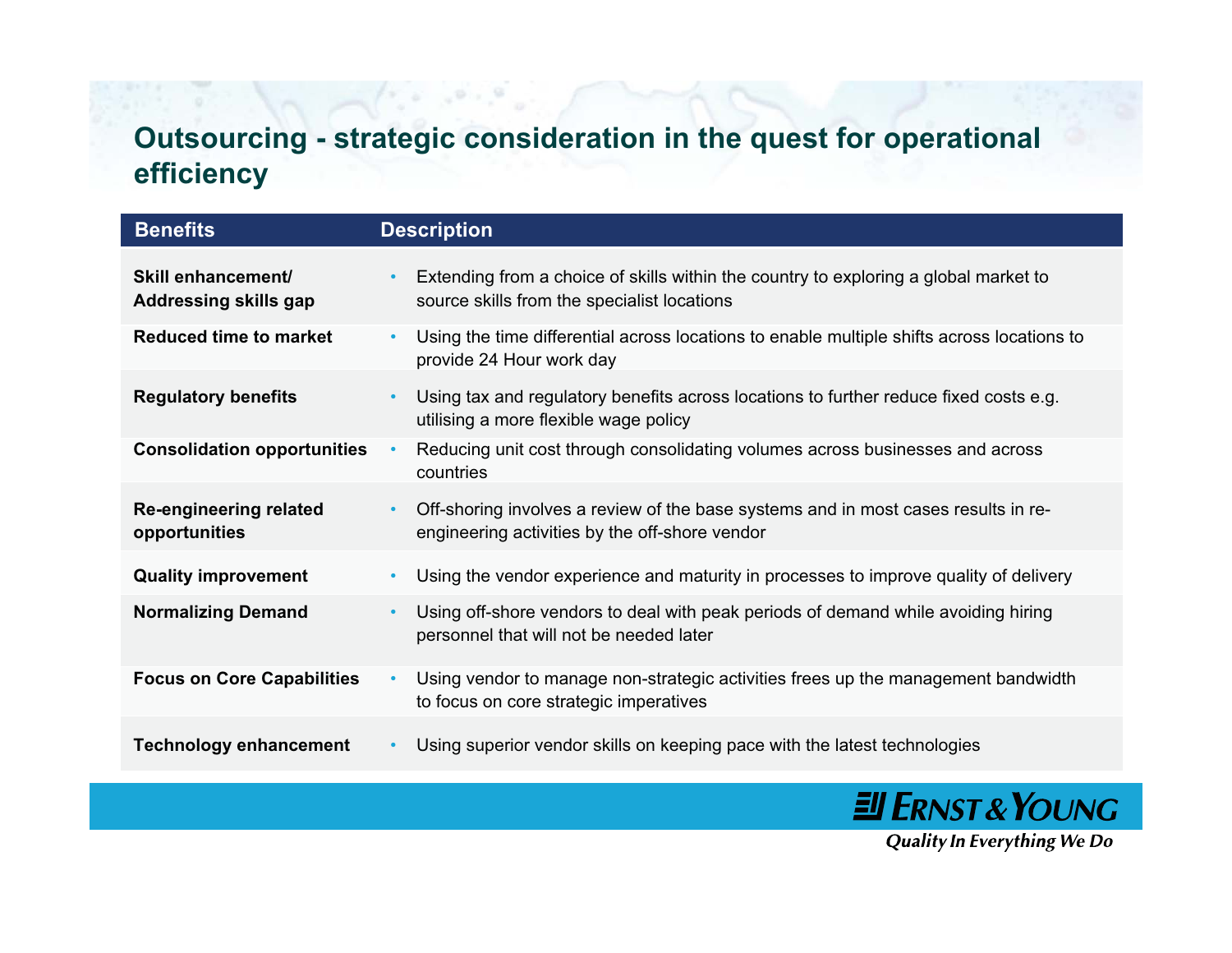# **Key success factors for outsourcing**

|                | <b>Key Success Factors for Outsourcing</b> |                                                                                                                                                                                                                                   |  |  |  |
|----------------|--------------------------------------------|-----------------------------------------------------------------------------------------------------------------------------------------------------------------------------------------------------------------------------------|--|--|--|
| 1              | <b>Strategic Focus</b>                     | Ensure that the outsourcing initiative aligns with the overall business strategy and<br>the vision for support services.                                                                                                          |  |  |  |
| 2 <sup>1</sup> | <b>Compelling</b><br>business case         | Define your baseline costs and current service levels accurately so you can target<br>and measure the success of your outsourcing.                                                                                                |  |  |  |
| 3 <sup>°</sup> | <b>Management</b><br><b>Commitment</b>     | Obtain senior management commitment before you even think about starting<br>implementation, keep the mandate throughout the migration for successful<br>achievement of targeted results.                                          |  |  |  |
| 4              | Implementation<br><b>Strategy</b>          | Consolidate processes first and then adopt reengineering.                                                                                                                                                                         |  |  |  |
| 5 <sup>5</sup> | <b>Service Delivery</b><br><b>Model</b>    | Determine the role, scope and the split between the in-house and out-source with<br>care. Identify the best operational model $-$ captive, third party or hybrid $-$ and<br>support it by a relentless focus on customer service. |  |  |  |
| 6              | Leadership                                 | Appoint a leader with entrepreneurial flair who will run it like a business with strong<br>salesmanship and solid operational focus.                                                                                              |  |  |  |
| 7              | <b>Risk Management</b>                     | Evaluate locations with care, develop a comprehensive view on all operational and<br>strategic risks and ensure the right governance structures.                                                                                  |  |  |  |
| 8              | <b>Transformation</b><br><b>Management</b> | Outsourcing is a major business transformation and will radically change support<br>services in scope - consider how to support and influence people whose jobs will<br>be impacted.                                              |  |  |  |

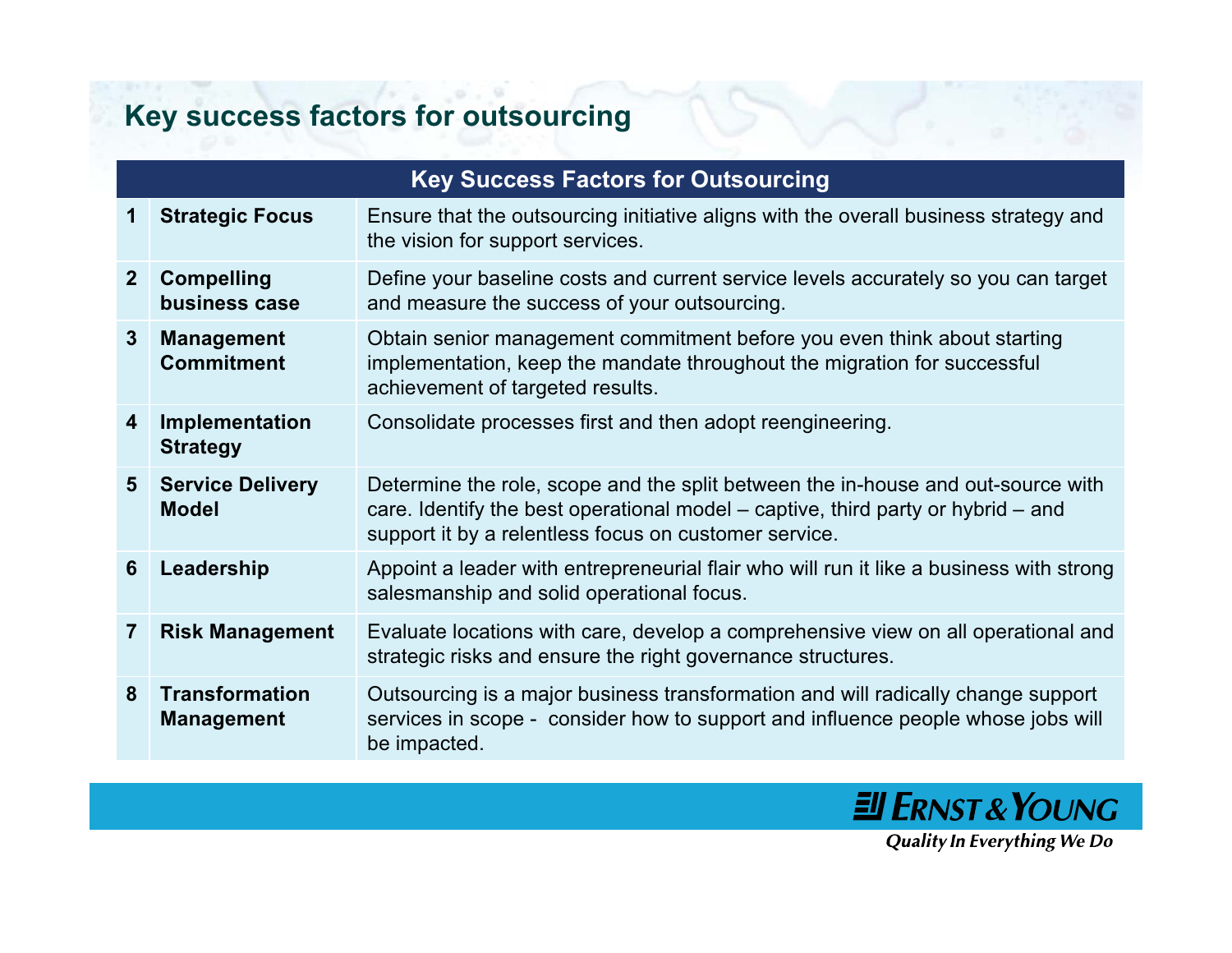#### **The Fundamental Questions**

**When tooutsource?**

**What tooutsource?**

**How tooutsource?**

• **How will the relationship with Stakeholders Stakeholders** • **Market size and forecast growth for** • **Will there be any change in the stakeholders be managed? IT, applications and business processes?** • **Will this lead to redundancies?process outsourcing services** • **Is the management doing it the right** • **What will be the long-term impact way? Are the benefits captured to** • **Local society/media reaction result?the maximum extent possible?** • **Legal implications** • **What happens if the initiative** • **How is the transition planned? fails?**• **What is the tiering model to off-**Management **Management Market dynamics and strategies** •• **What should I keep in-house and shore?**• **What is the right time what should I off-shore?**• **What engagement model?** • **What will govern the strategy?** • **Management control** • **Measurement of performance Organisation structure change** •• **Identify the offshorable components** • **Costs How business functions relate to**•• **Prioritisation**• **Mitigation steps to address risks off-shore partner?** • **Stakeholders' support** • **How do I collect the data necessary** Employees • **When do I need to get involved in** • **Will the resources from off-shoreEmployees for deciding on off-shoring? the off-shoring initiative? partner understand our language** • **How will off-shoring impact me? and context?**• **What is required from my end to** • **How do I conduct the knowledge support the initiative? transfer?**

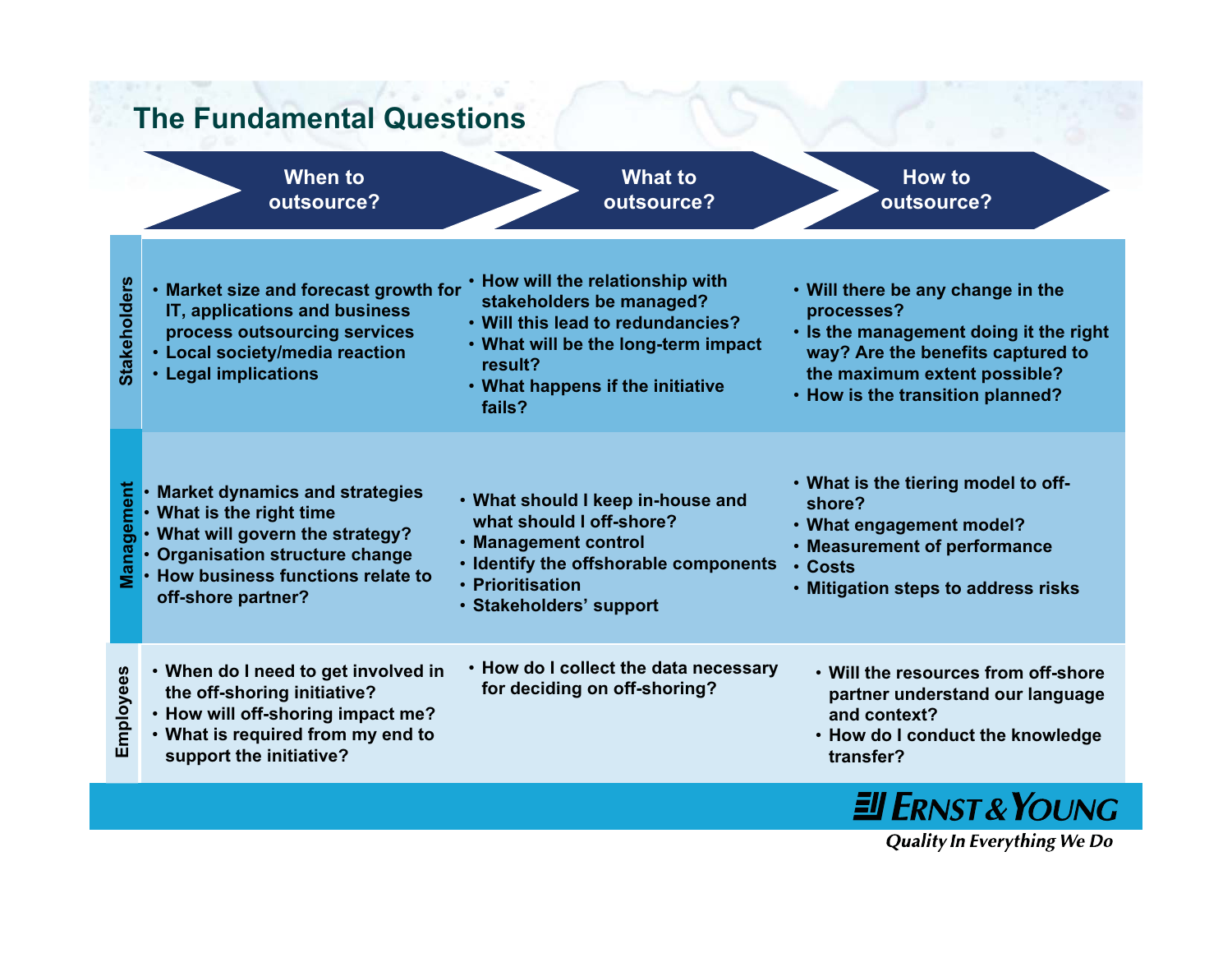# **Some key risk areas and responses**

| <b>Key</b><br>area | <b>Risks</b>                                                                                                                                                                                       | <b>Possible Industry</b><br><b>Response</b>                                                                                                                                                                           | <b>Major Risk Events</b>                                                                                                                                                                                                                                                                                                         |
|--------------------|----------------------------------------------------------------------------------------------------------------------------------------------------------------------------------------------------|-----------------------------------------------------------------------------------------------------------------------------------------------------------------------------------------------------------------------|----------------------------------------------------------------------------------------------------------------------------------------------------------------------------------------------------------------------------------------------------------------------------------------------------------------------------------|
| <b>Systems</b>     | • Reliability & financial stability of<br>outsourcing partner<br>• Downtime and failure of systems<br>• Persistent failure to meet SLAs<br>• Data security                                         | • Rigorous negotiation and contracting<br>processes<br>• SLAs should be measurable and<br>objective with penalties for non-<br>compliance<br>• Benchmarking and monitoring                                            | • London Stock Exchange stopped trading for<br>eight hours as a result of technical failure after<br>outsourcing IT<br>• After benefits claims systems, outsourced by the<br>London Borough of Southwark the % of claims<br>processed within government guidelines fell from<br>97% to just 5%                                   |
| <b>Costs</b>       | • Hidden costs – underestimation of<br>set up, redeployment, running and<br>management costs<br>• Time spent negotiating complex<br>agreements<br>• Litigation when SLAs are breached              | • Ensure that assets are identified<br>properly prior to outsourcing<br>• Dedicate time and resources to<br>outsourcing contract management<br>• Beware of overestimation of benefits<br>and underestimation of costs | • The National Audit Office of Australia found that<br>the governments plans to outsource IT were two<br>years behind schedule and three times over<br>budget<br>• The Royal Borough of Kingston upon Thames<br>sacked contractor EDS three years into a six-year<br>outsourcing contract and are now having to sue<br>for costs |
| <b>Strategy</b>    | • Divergence of IT strategy & day to<br>day systems management<br>• Less ability to respond quickly to<br>strategic change<br>• Control over knowledge & intellectual<br>property                  | • Build flexibility into contracts at an<br>early stage                                                                                                                                                               | • Sears terminated a £344m contract eight years<br>early as the deal proved a hindrance to its plans to<br>break-up and sell subsidiaries                                                                                                                                                                                        |
| People             | • Skills – does the outsourcer have the<br>correct specialist skills?<br>• Culture – will new IT staff adopt the<br>culture of the organisation?<br>• HR time and processes as staff<br>transition | • Skills audit of potential bidders<br>• Retain the correct internal staff to<br>ensure continuity                                                                                                                    | • British Gas's outsourcing contract involved the<br>relocation of 1,181 staff. 35% opted for<br>redundancy, but 632 people had to be transitioned<br>into the outsourcers organisation                                                                                                                                          |

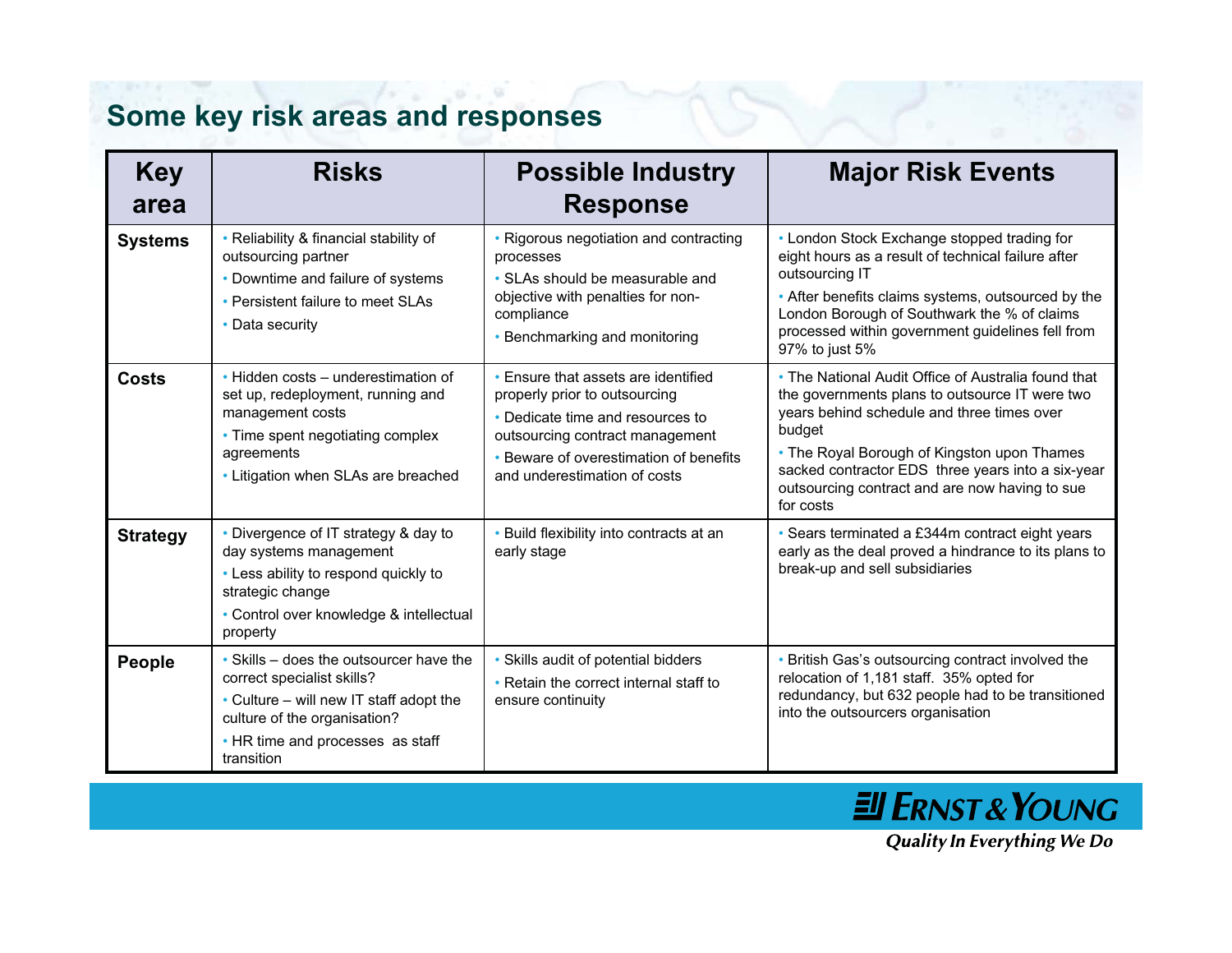## **Advantage India**

| Outsourcing successes in India are not just about cost savings |                                                                                                                               |  |                                                              |                                                                                                                                                              |  |  |
|----------------------------------------------------------------|-------------------------------------------------------------------------------------------------------------------------------|--|--------------------------------------------------------------|--------------------------------------------------------------------------------------------------------------------------------------------------------------|--|--|
| <b>Peak work-load</b><br>management                            | India resources used to process<br>peak period transactions                                                                   |  | <b>Undertaking</b><br>hitherto<br>uneconomical<br>activities | Given lower cost thresholds,<br>certain labor activities become<br>economically viable in an India<br>based delivery model. For<br>instance, reconciliations |  |  |
| <b>Offshoring</b><br>existing<br>outsourcing<br>work           | Work that is currently outsourced<br>has sometimes been offshored first<br>given relatively fewer change<br>management issues |  | Cost<br><b>Reduction</b>                                     | Replacing overseas team with<br>Indian resources                                                                                                             |  |  |
| <b>Cost Effective</b><br><b>Expansion</b>                      | Using India for team expansion<br>purposes without reducing existing<br>team                                                  |  | <b>Skills</b><br><b>Availability</b>                         | Using India as a delivery base to<br>fill resource availability / quality<br>gaps in other regions                                                           |  |  |
| <b>Capacity</b><br><b>Release</b>                              | Work transferred to India to enable<br>existing overseas team to focus on<br>higher value activities                          |  | <b>One-off</b><br>projects                                   | One off projects such as<br>reconciliations, report preparation,<br>delivered out of India                                                                   |  |  |